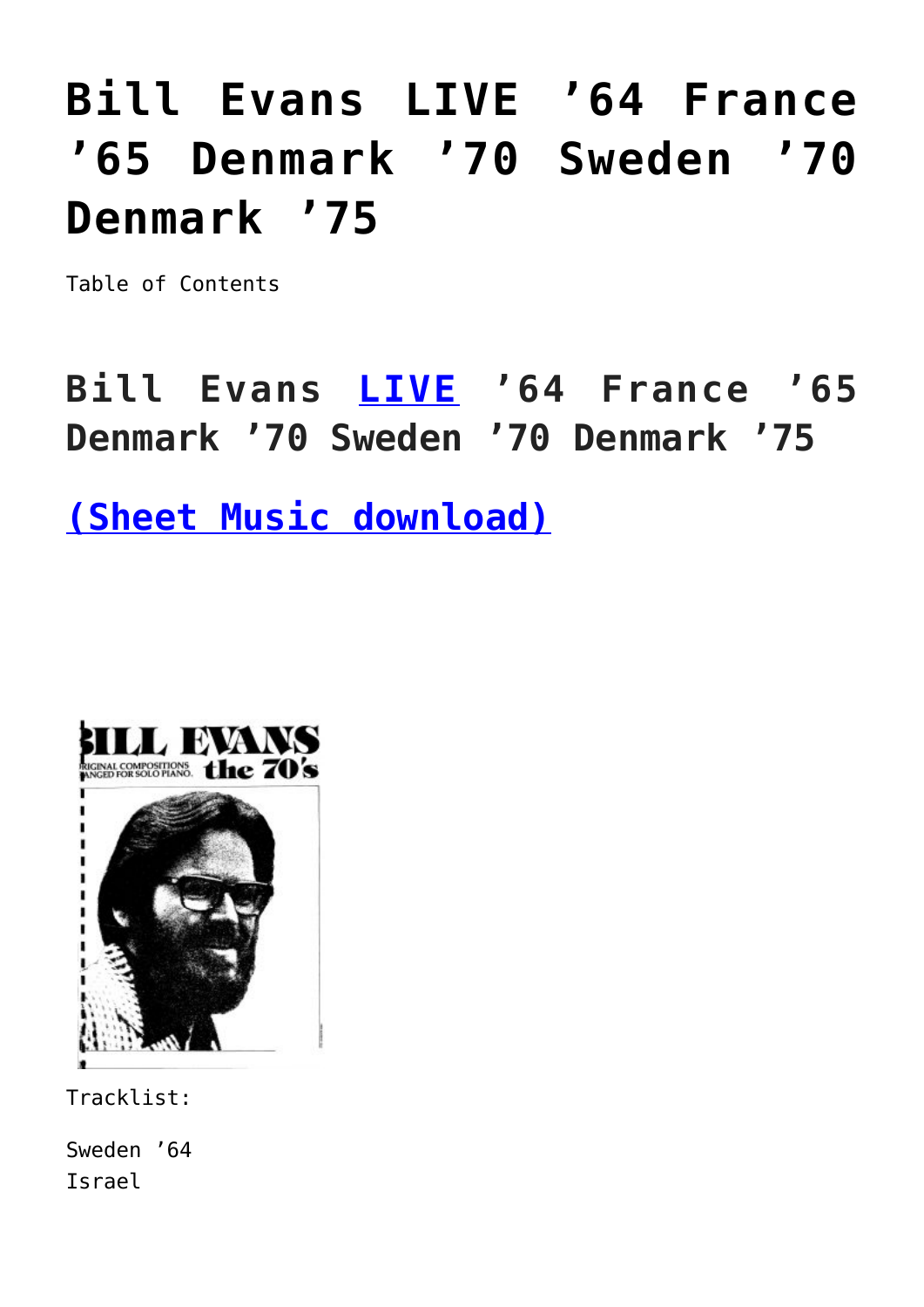France '65 Detour Ahead My Melancholy Baby Denmark '70 Someday My Prince Will Come Sweden '70 If You Could See Me Now Someday My Prince Will Come Sleepin' Bee You're Gonna Hear From Me Re: Person I Knew Denmark '75 Sareen Jurer Blue Serge Up With The Lark But Beautiful Twelve Tone Tune Two

My foulish heart, Israel (partially), Emily, Alfie, 'Round Midnight have been deleted to avoid copyright issues.

# **Bill Evans**

Bill Evans, one of the most influential and tragic figures of the post-bop jazz piano, was known for his highly nuanced touch, the clarity of the feeling content of his music and his reform of the chord voicing system pianists used. He recorded over fifty albums as leader and received five Grammy awards. He spawned a school of "Bill Evans style" or "Evans inspired" pianists, who include some of the best known artists of our day, including Michel Petrucciani, Andy Laverne, Richard Beirach, Enrico Pieranunzi and Warren Bernhardt. His inescapable influence on the very sound of jazz piano has touched virtually everybody of prominence in the field after him (as well as most of his contemporaries), and he remains a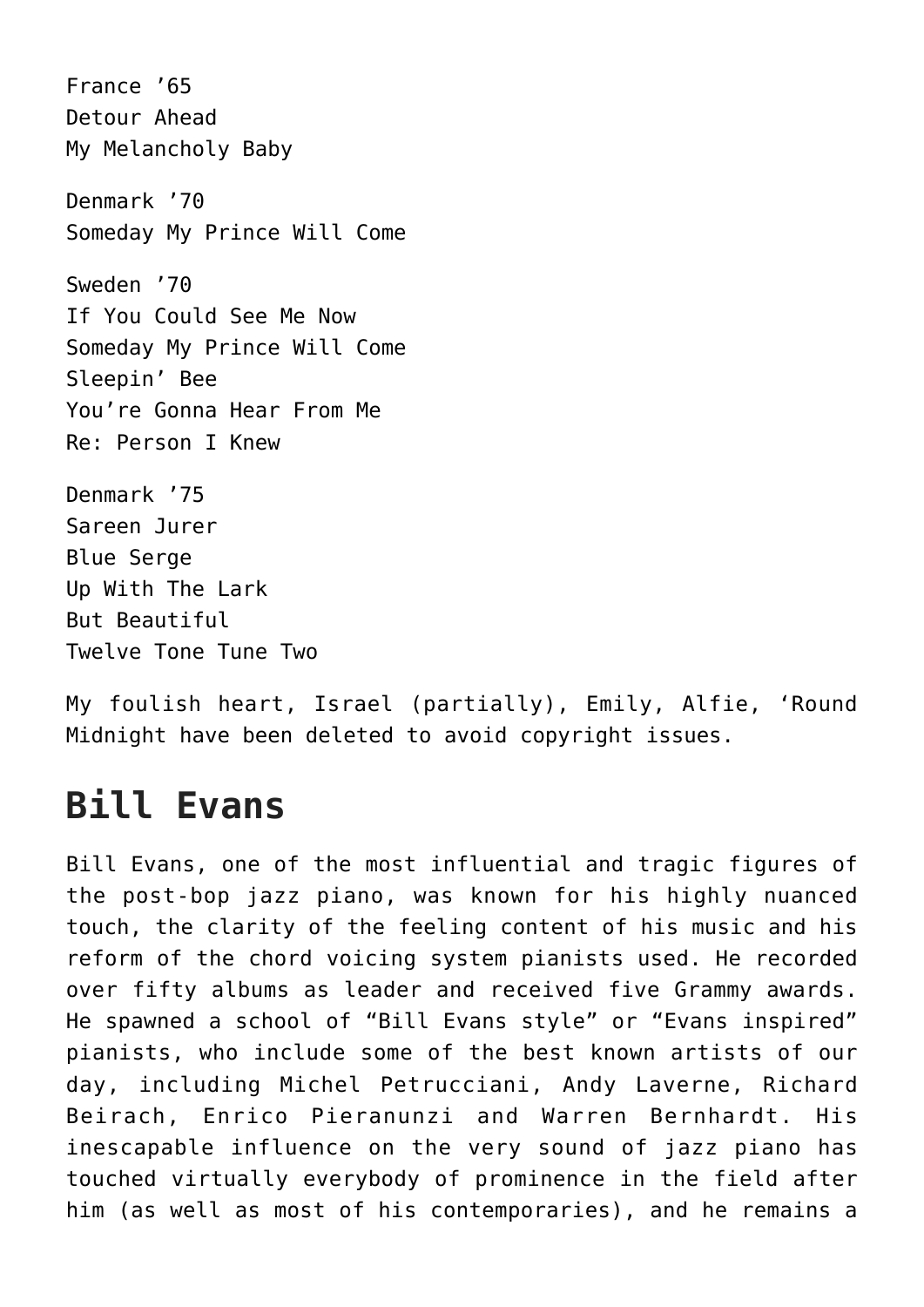monumental model for jazz piano students everywhere, even inspiring a newsletter devoted solely to his music and influence.

Yet Bill Evans was a person who was painfully self-effacing, especially in the beginning of his career. Tall and handsome, literate and highly articulate about his art, he had a "confidence problem" as he called it, while at the same time devoted himself fanatically to the minute details of his music. He believed he lacked talent, so had to make up with it by intense work, but to keep the whole churning enterprise afloat he took on a heroin addiction for most of his adult life. The result was sordid living conditions, a brilliant career, two failed marriages (the first ending in a dramatic suicide), and an early death.



# **Origins**

Bill Evans was born in Plainfield, New Jersey, in 1929, of a devout Russian Orthodox mother and an alcoholic father of Welsh origins, who managed a golf course. Evans' Russian side accounts for the special feeling many of his Russian fans have for him that he is one of them. Bill received his first musical training in his mother's church; both parents were highly musical. He also held a lifelong attachment to the game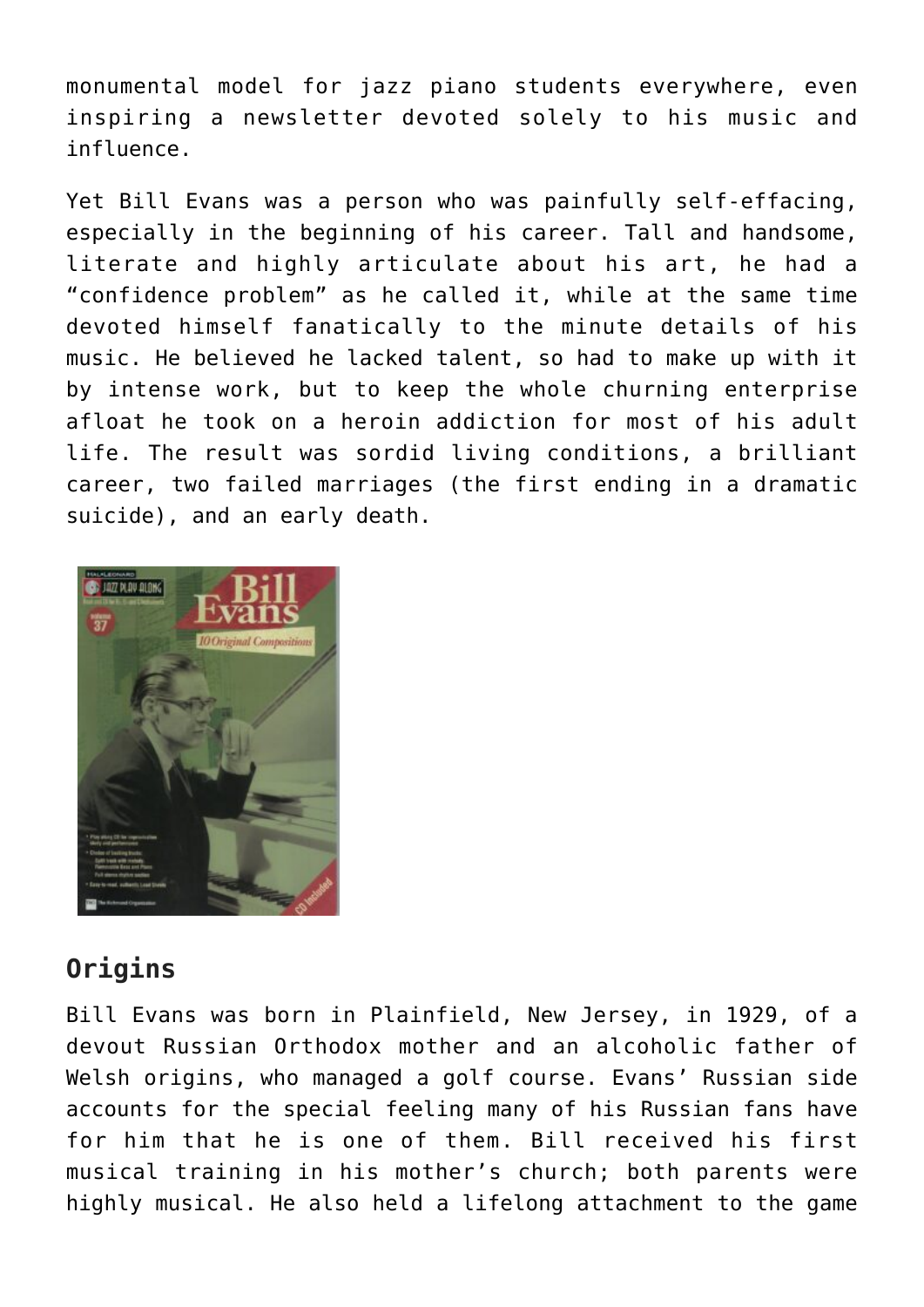of golf.

Bill Evans began studying piano at age six, and since his parents wanted him to know more than one instrument, he took up the violin the following year and the flute at age 13. He became very proficient on the flute, although he hardly played it in his later years. Proficiency at these instruments in which great emphasis is laid on tonal expressiveness, might have encouraged Evans to seek the similar gradations of nuance on piano. He did, of course, thereby extending the expressive range of jazz piano.

Evans' older brother Harry, two years his senior, was his first influence. Harry was the first one in the family to take piano lessons, and Bill began at the piano by mimicking him. He worshipped his older brother and tried to keep up with him in sports too, and was devastated by his death in 1979 at the age of 52.

By age 12 he was substituting for his older brother in Buddy Valentino's band, where at one point he discovered a little blues phrase by himself during a stock arrangement performance of "Tuxedo Junction." It was only a Db-D-F phrase in the key of Bb, but it unlocked a door for him, as he said in an interview, "It was such a thrill. It sounded right and good, and it wasn't written, and I had done it. The idea of doing something in music that somebody hadn't thought of opened a whole new world to me." This idea became the central one of his musical career.

Also, by the late 40s Evans considered himself the best boogie-woogie player in northern New Jersey, according to an interview with Marian McPartland on the radio show Piano Jazz. That was the musical rage at the time; later, however, Evans rarely played blues tunes in his performances or on his recordings.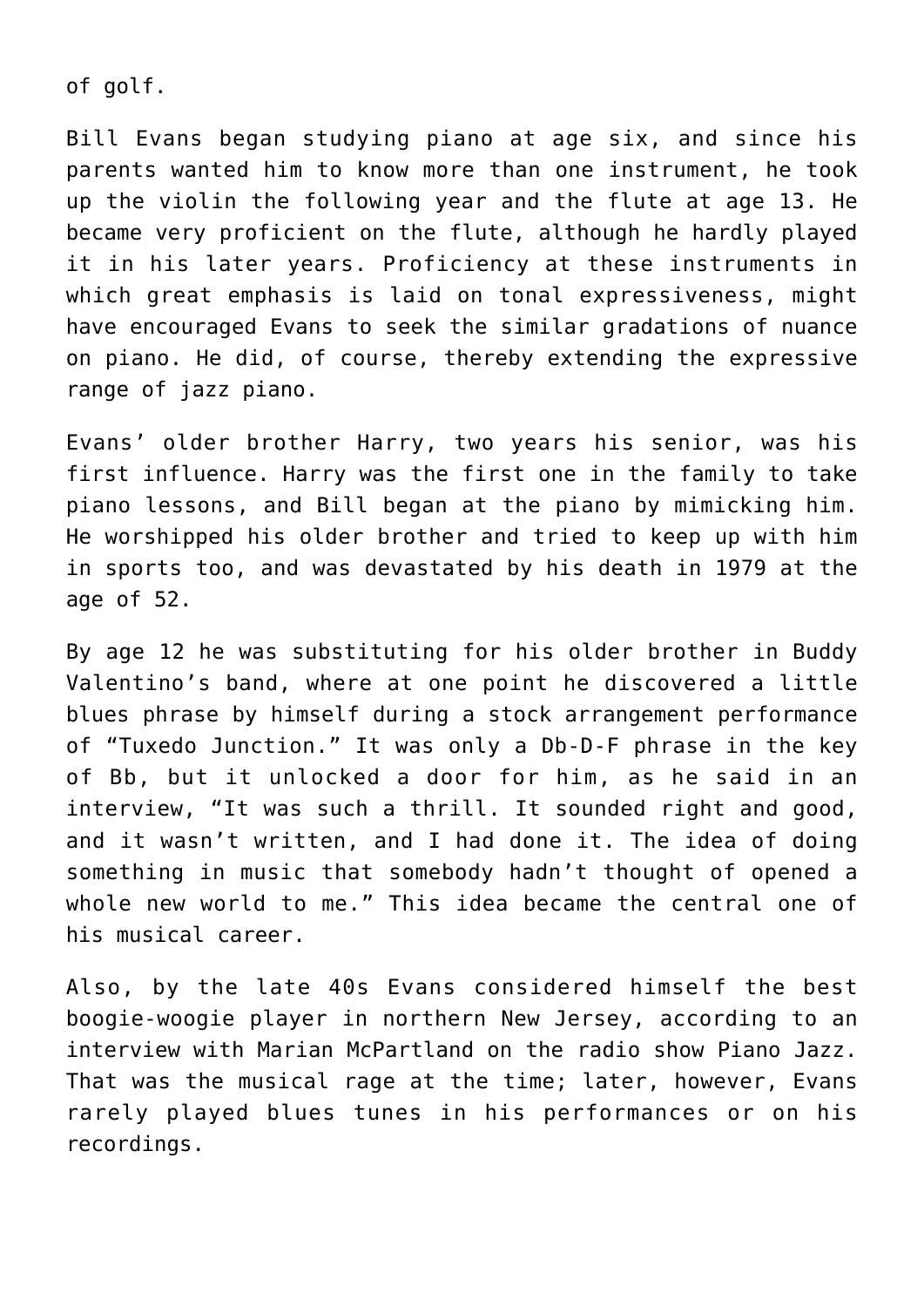# **Evans' Reading Habits**

Evans' mother was an amateur pianist herself and had amassed piles of old sheet music, which the young Bill read through, gaining breadth and above all speed at sight reading. This enabled him to explore widely in classical literature, especially 20th century composers. Debussy, Stravinsky, notably Petrouschka, and Darius Milhaud were particularly influential. He found this much more interesting than practicing scales and exercises, and it eventually enabled him to experience broad quantities of classical music. As he told Gene Lees, "It's just that I've played such a quantity of piano.

Three hours a day in childhood, about six hours a day in college, and at least six hours now. With that, I could afford to develop slowly. Everything I've learned, I've learned with feeling being the generating force." (Lees, Meet Me, p. 150). And as he later told Len Lyons, playing Bach a lot helped him gain control over tone and to improve his physical contact with the keyboard (Great Jazz Pianists, 226).

### **College and After**

Evans received a music scholarship to Southeastern Louisiana College (now Southeastern Louisiana University) in Hammond, Louisiana, where he majored in music, graduating in 1950. There is an archive there now dedicated to him administered by Ron Nethercutt. His professors faulted him for not playing the scales and exercises correctly, although he could play the classical pieces perfectly with ease. In college he discovered the work of Horace Silver, Bud Powell, Nat King Cole and Lennie Tristano, who was to have a profound influence on him. He also participated in jam sessions with guitarist Mundell Lowe and bassist Red Mitchell. After college he joined reedman Herbie Fields' band. It was in this last position that he learned to accompany horn players. After that he spent 1951 to 1954 in the army, during which he managed to gig around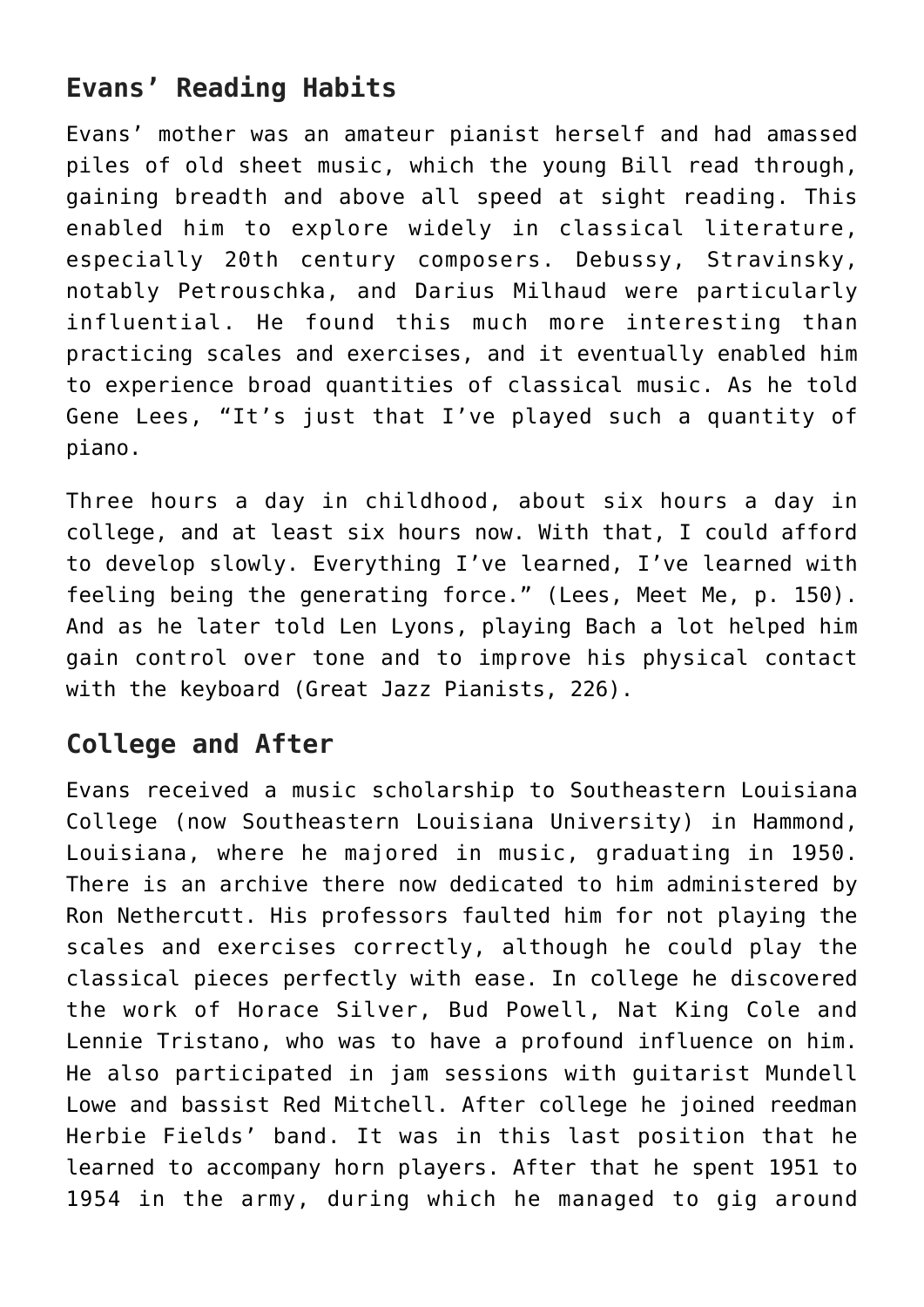Chicago. Upon his discharge he decided to pursue a jazz career and settled in New York. There he worked in the dance band of clarinetist Jerry Wald and saxophonist Tony Scott, and became known as an exceptional player in musicians' circles. His first professional recording was made accompanying singer Lucy Reed in 1955, and in 1956 he joined George Russell's avantgarde band and began studying Russell's Lydian Chromatic Concept.

# **First Recording as Leader**

In 1956 Mundell Lowe called Orrin Keepnews at Riverside and prevailed upon him and his partner Bill Grauer to listen to a tape of Evans over the phone. This was highly unusual, but Keepnews and Grauer heard enough to convince them they had to record Evans. But first they had to convince him! The very self-effacing Bill Evans didn't believe he was ready to record, and Keepnews and company had to persuade him to the contrary. The atmosphere in the studio was relaxed. Evans had chosen Paul Motian, his drummer with Tony Scott, and Teddy Kotick, an excellent young bassist, who had already worked with Charlie Parker and Stan Getz. They recorded 11 pieces in a single day in September of 1956-it was Riverside's money saving policy-including four Evans originals: "Five," "Conception," "No Cover, No Minimum," and the eventual classic "Waltz for Debbie." This last tune was one of three short (under 2 minutes) piano solos Evans recorded after the other members were dismissed. The album, entitled "New Jazz Conceptions" was a critical success, winning Evans very positive reviews in Down Beat and Metronome (by Nat Hentoff). But it only sold 800 copies in a year.

# **Gaining Experience**

As a sideman that year and the next he also recorded with trombonist Bob Brookmeyer, trumpeter Art Farmer, and reedmen Lee Konitz and Jimmy Giuffre, vibest Eddie Costa, and avantgarde conductor-composer (-pianist) George Russell, whose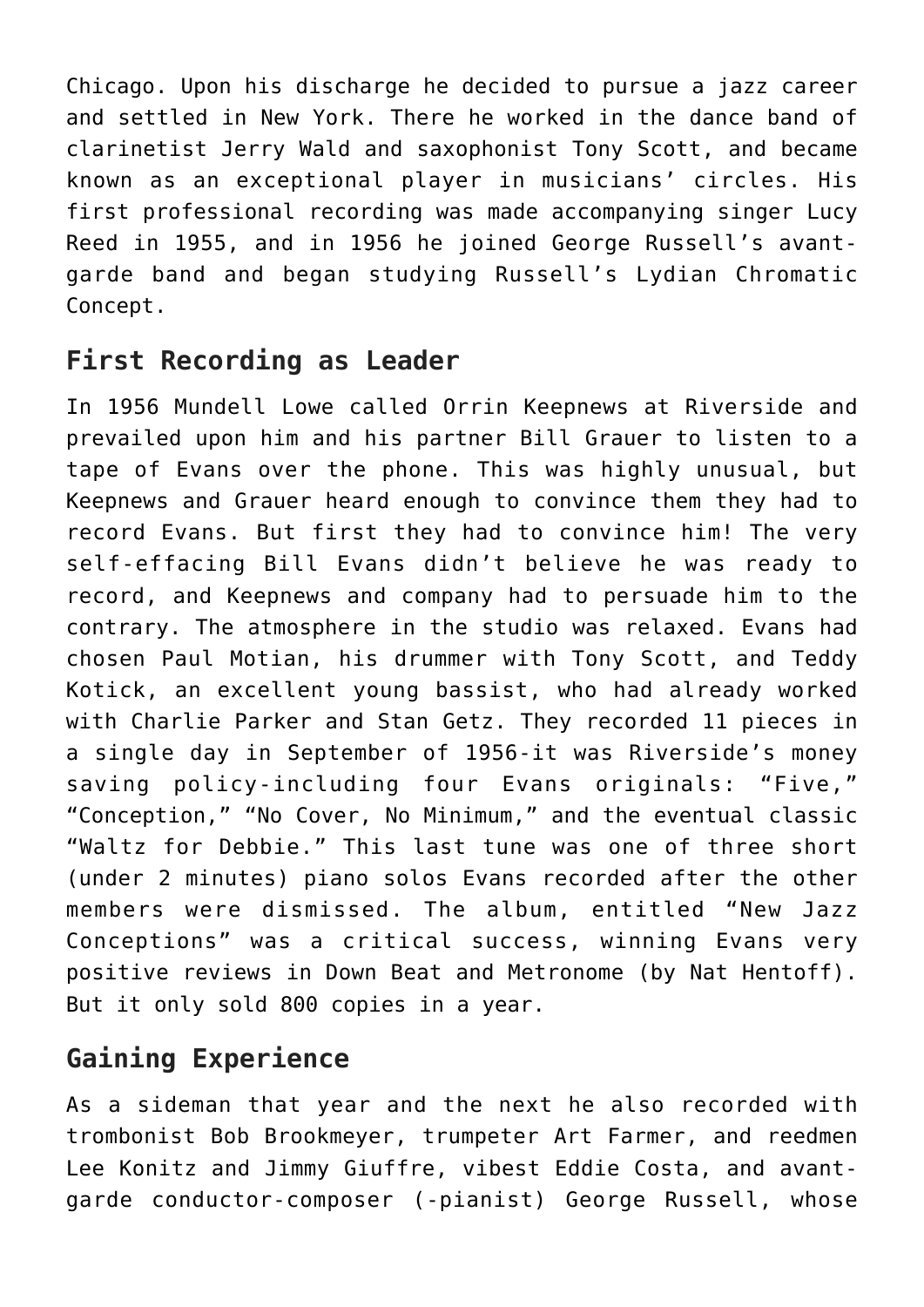Lydian harmonic system Evans had found very useful. That year he also met Scott LaFaro, while auditioning him for a place in an ensemble led by trumpeter Chet Baker. Evans was impressed by the young bassist, whom he found overflowing with almost an uncontrolled energy and creativity. When Evans later chose LaFaro for his own trio he found that LaFaro had his talents under better control.

During a concert at Brandeis University in 1957, which combined written-out classical style music and jazz improvisation (before Gunther Schuller had founded the "third stream" movement, which claimed to do just that) Evans distinguished himself during a long solo on George Russell's "All About Rosie." Schuller and Russell were part of the event, along with jazz bassist Charles Mingus, Jimmy Giuffre and composers Milton Babbitt and Harold Shapiro. The solo constituted the announcement of the arrival of a new major talent, which his subsequent recordings would soon confirm.

#### **Miles Hires Him**

Evans' big break, though, came when Miles Davis hired him shortly thereafter, putting him in a rhythm section behind John Coltrane and Cannonball Adderley in addition to himself. Miles' former pianist, Red Garland, had walked out on him, and Miles needed someone more versatile anyway. He was looking for a player who could handle modal playing, and Evans was it. He had met Evans through George Russell, with whom Evans was studying.

A performance of the Ballet Africaine from Guinea in 1958 had originally sparked Miles' interest in modal music. Miles had very big ears and was always listening for new musical currents, both inside himself, from his past, and to new sources fellow musicians brought him. This African music, which featured the finger piano or kalimba, was the kind of music which stayed for long periods of time on a single chord, weaving in and out of consonance and dissonance. It was a very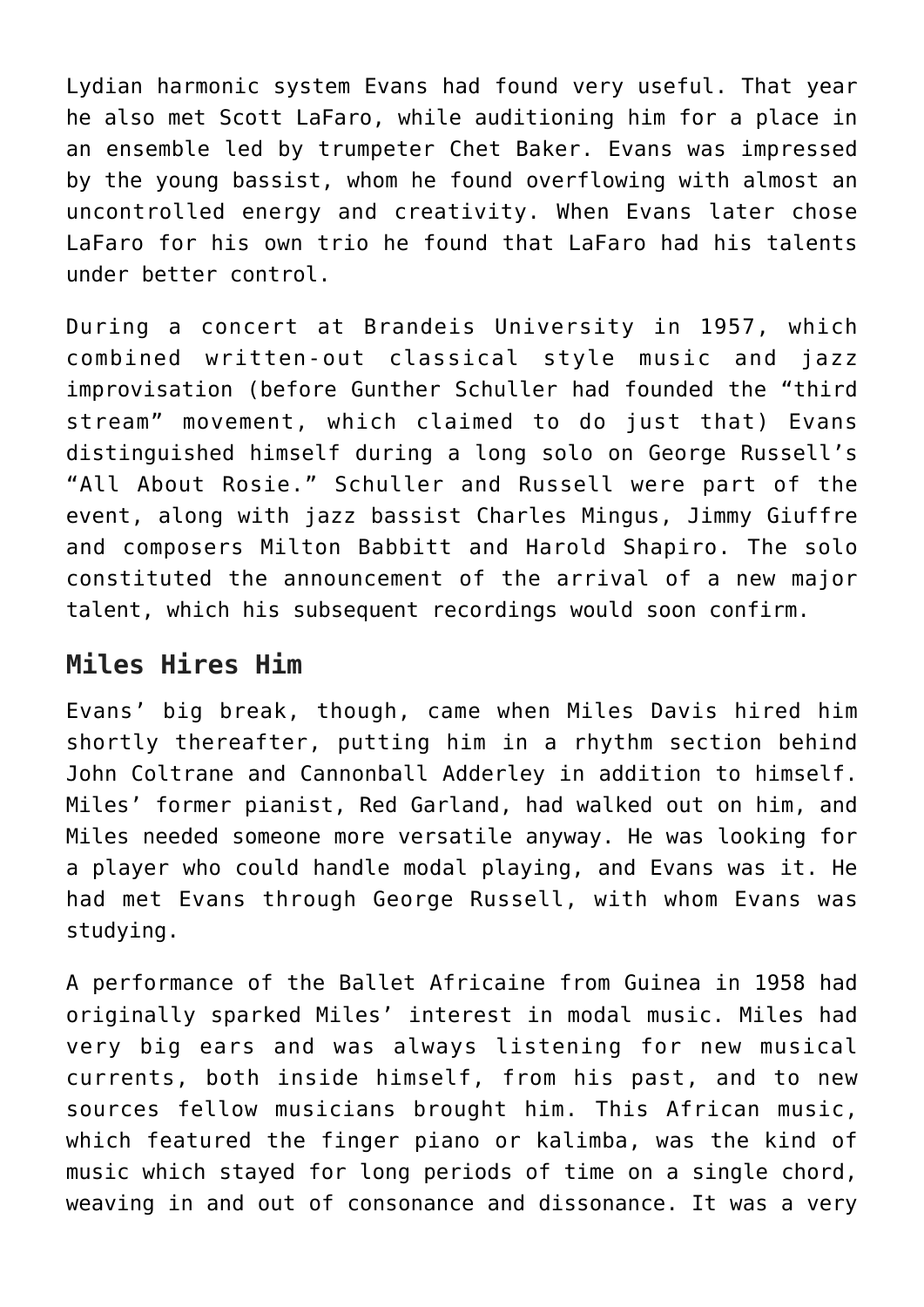new concept in jazz at the time, which was dominated by the chord-change based music of bebop, which was really an extension of the American popular song. Miles realized that Evans could follow him into modal music. Moreover, Evans introduced Miles to Rachmaninoff, Ravel and Khachaturian, revealing new scales to him and generally expanding his appreciation for classical music.

Miles found Evans a very quiet, self-effacing person, so he wanted to test Evans' musical integrity. After all, Evans was the only white guy in a powerful, prominently black band. Miles needed to see if he would be musically intimidated, so he said to Evans one day,

"Bill, you know what you have to do, don't you, to be in this band?"

He looked at me puzzled and shit and shook his head and said, "No Miles, what do I have to do? I said, "Bill, now you kow we all brothers and shit and everybody's in this thing together and so what I came up with for you is that you got to make it with everybody, you know what I mean? You got to f... the band." Now I was kidding, but Bill was real serious, like Trane [John Coltrane].

He thought about it for about fifteen minutes and then came back and told me, "Miles, I thought about what you said and I just can't do it, I just can't do that. I'd like to please everybody and make everyone happy here, but I just can't do that. I looked at him and smiled and said, "My man!" And then he knew I was teasing. (Davis, 226)

So Evans passed the test. Here's why Miles liked Bill's playing:

Bill had this quiet fire that I loved on piano. The way he approached it, the sound he got was like crystal notes or sparkling water cascading down from some clear waterfall. I had to change the way the band sounded again for Bill's style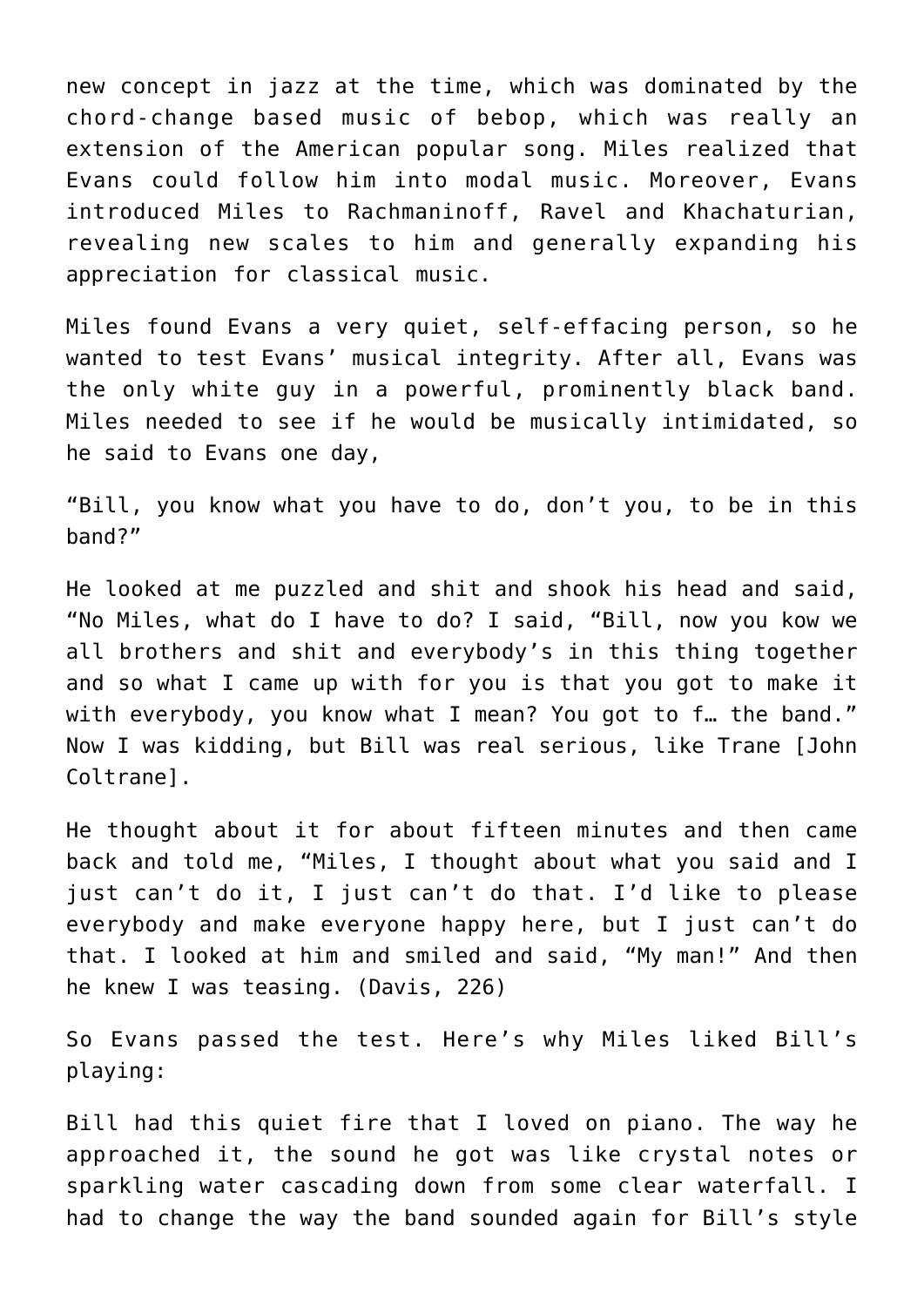by playing different tunes, softer ones at first. Bill played underneath the rhythm and I liked that, the way he played scales with the band. Red's [Garland] playing had carried the rhythm but Bill underplayed it and for what I was doing now with the modal thing, I liked what Bill was doing better. (Davis, 226)

Evans made 10 albums with Miles in less than a year they were together, February to November, 1958. But Evans was uncomfortable in the group after seven months. He wanted to form his own-so did Adderley and Coltrane. They would all eventually become leaders in the field, and Miles' group, despite the fact that it was at the top of the jazz field, was hemming them in. In addition, Evans disliked all the travelling, and the harrassment he was getting from black fans about being the only white musician in the group was getting to him-it was disturbing to Miles too. There was also the annoying criticism that he didn't play fast enough or hard enough, that his playing was too delicate.

#### **Evans' Second Album as Leader**

Evans had his second outing as a leader, once again for Riverside, in December 1958. He had officially left Miles' group by that time. For this recording he chose Miles' drummer Philly Joe Jones, with whom he worked many times after that, and Dizzy Gillespie's bassist Sam Jones (no relation), who went on to a longterm relationship with Cannonball Adderley. The influence of his stay in Miles' band is clear from his driving version of "Night and Day" as well as his choice of and performance on the hard bop tunes "Minority" by Gigi Gryce and "Oleo" by Sonny Rollins.

The real classic during that session is his original "Peace Piece," which was originally conceived as an extended introduction to Leonard Berstein's standard "Some Other Time." It became a jazz standard, and he performs it during a 6 minute 41 second piano solo on the album. The tune is based on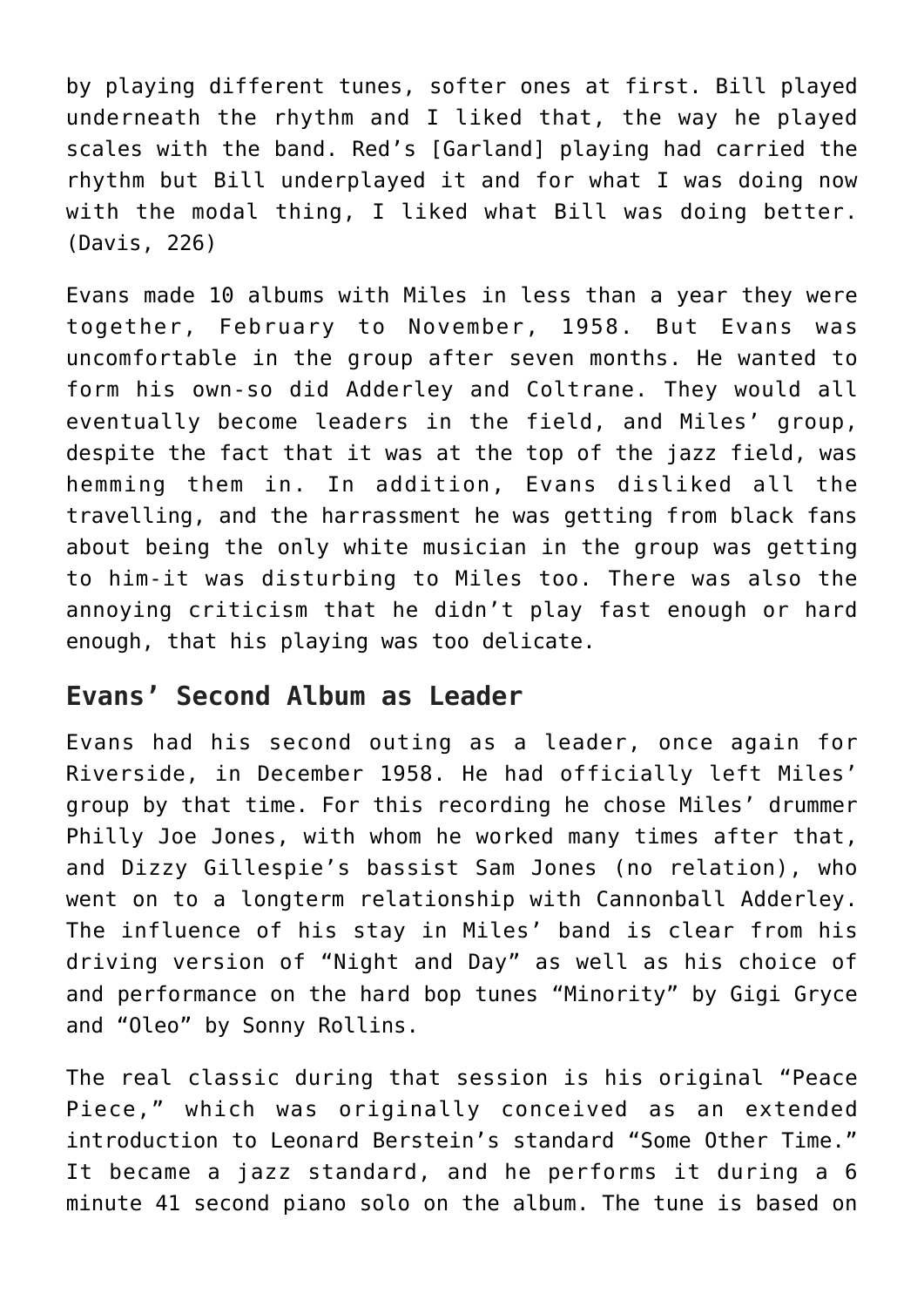a succession of scales, which the player extends at will before going onto another scale, a new kind of balance at the time between structured and free (although similar in concept to Indian ragas) The tune, therefore, would never be played the same way twice.This is the nature of a free piece: the structure as well as the melody is unique to each individual performance occasion.

Along with the more driving swing in this album came a more personal, more nuanced touch. Evans was moving away from the dominant influences of his jazz formation-Bud Powell, with his extended horn lines, and Horace Silver, with his bluesy percussive approach-and toward the sound that would characterize his mature years. It testifies to a large amount of exploration and growth in the 26 months between the two recording sessions, including the assimilation of the influence of Lennie Tristano's long flowing lines into his playing.

Since the stint with Miles had only benefited Bill's reputation, Keepnews decided to title the album Everybody Digs Bill Evans and put testimonials from Davis, George Shearing, Ahmad Jamal and Cannonball Adderley on the cover. Issued in May, 1959, it sold much better than the first one.

### **Miles Davis' Kind of Blue**

Nonetheless, Evans played on Miles' breakthrough Kind of Blue album (recorded in March-April 1959), even though he had been replaced by Wynton Kelly by then. Miles had planned the session around Evans' playing. According to Miles, Wynton Kelly combined what he liked in Evans with what he had liked in Red Garland, and Kelly actually played on one tune on this album, "Freddy Freeloader." The album grew, as did so many of Miles' projects, out of a musical impression floating in Miles' mind, in this case that Ballet Africaine, mentioned above, combined with some gospel music he had heard as a six year-old in Arkansas.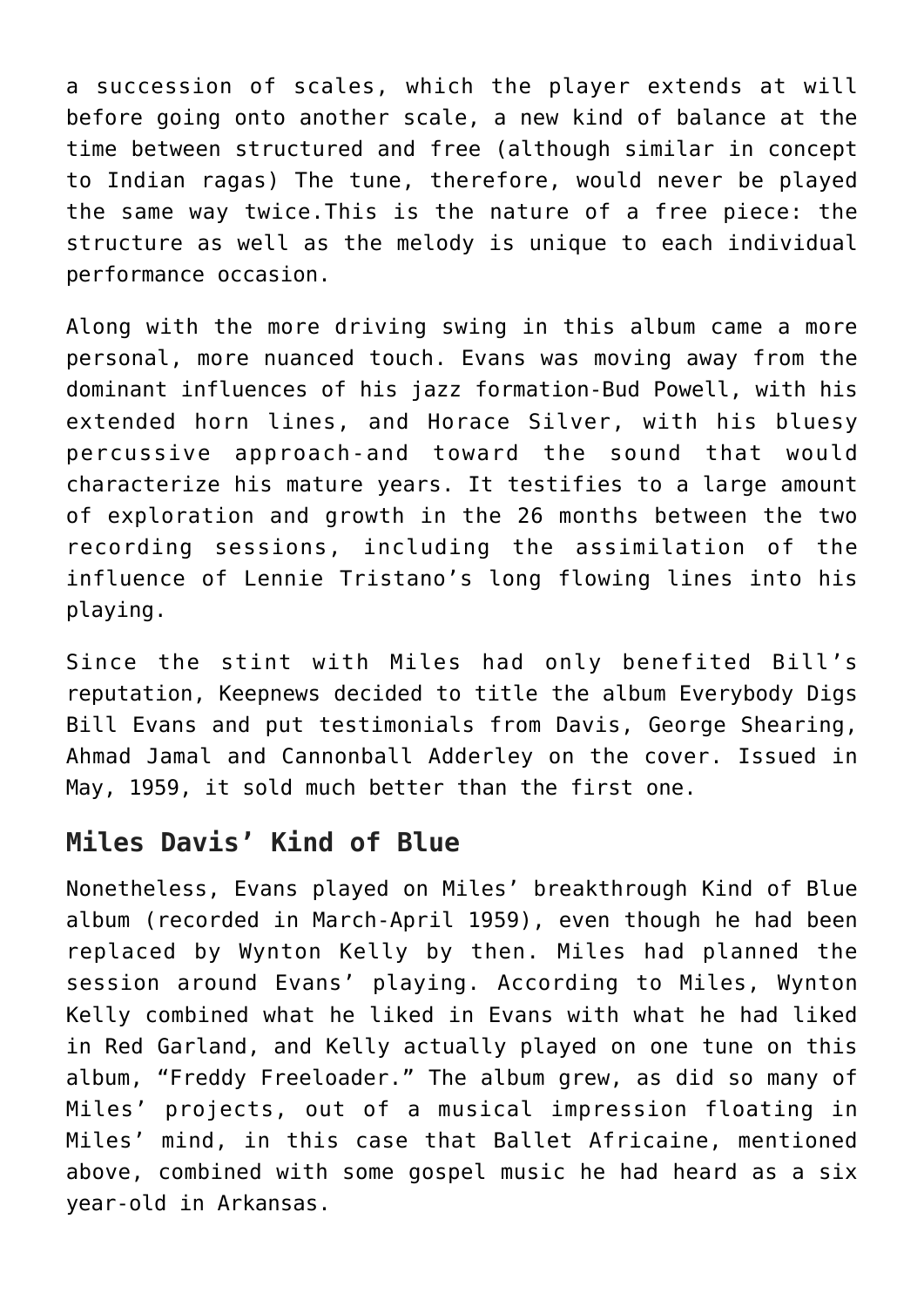That feeling had got in my creative blood, my imagination, and I had forgotten it was there….So I wrote about five bars of that and recorded it….But you write something and guys play off it and take it someplace else through their creativity and imagination, and you just miss where you thought you wanted to go. I was trying to do one thing and ended up doing something else. (Davis, 234)

Miles wrote only sketches for the session, in order to tap into his musicians' spontaneity, and with no rehearsals. It worked so well that everything was accepted on the first take. Evans applied his deep musical integrity and imagination to the task, as Miles said, "Bill was the kind of player that when you played with him if he started something, he would end it, but he would take it a little bit farther. You subconsciously knew this, but it always put a little tension up in everyone's playing, and that was good" (Davis, 234).

Yet the collective result did not correspond with Miles' original inspiration. The album was acclaimed as a masterpiece, but Miles told people he had missed getting what he wanted. Perhaps he got more; perhaps he never could have gotten it given the degree of freedom he gave his powerful sidemen. Recognizing his articulateness about music, Miles had Evans write the liner notes for the album. Evans summarizes the spontaneous process in the purest possible light, an ironic contrast to Miles' mix of intentions, realization and frustration:

There is a Japanese visual art in which the artist is forced to be spontaneous. He must paint on a thin stretched parchment with a special brush and black water paint in such a way that an unnatural or interrupted stroke will destroy the line or break through the parchment. Erasures or changes are impossible. These artists must practice a particular discipline, that of allowing the idea to express itself in communication with their hands in such a direct way that deliberation cannot interfere.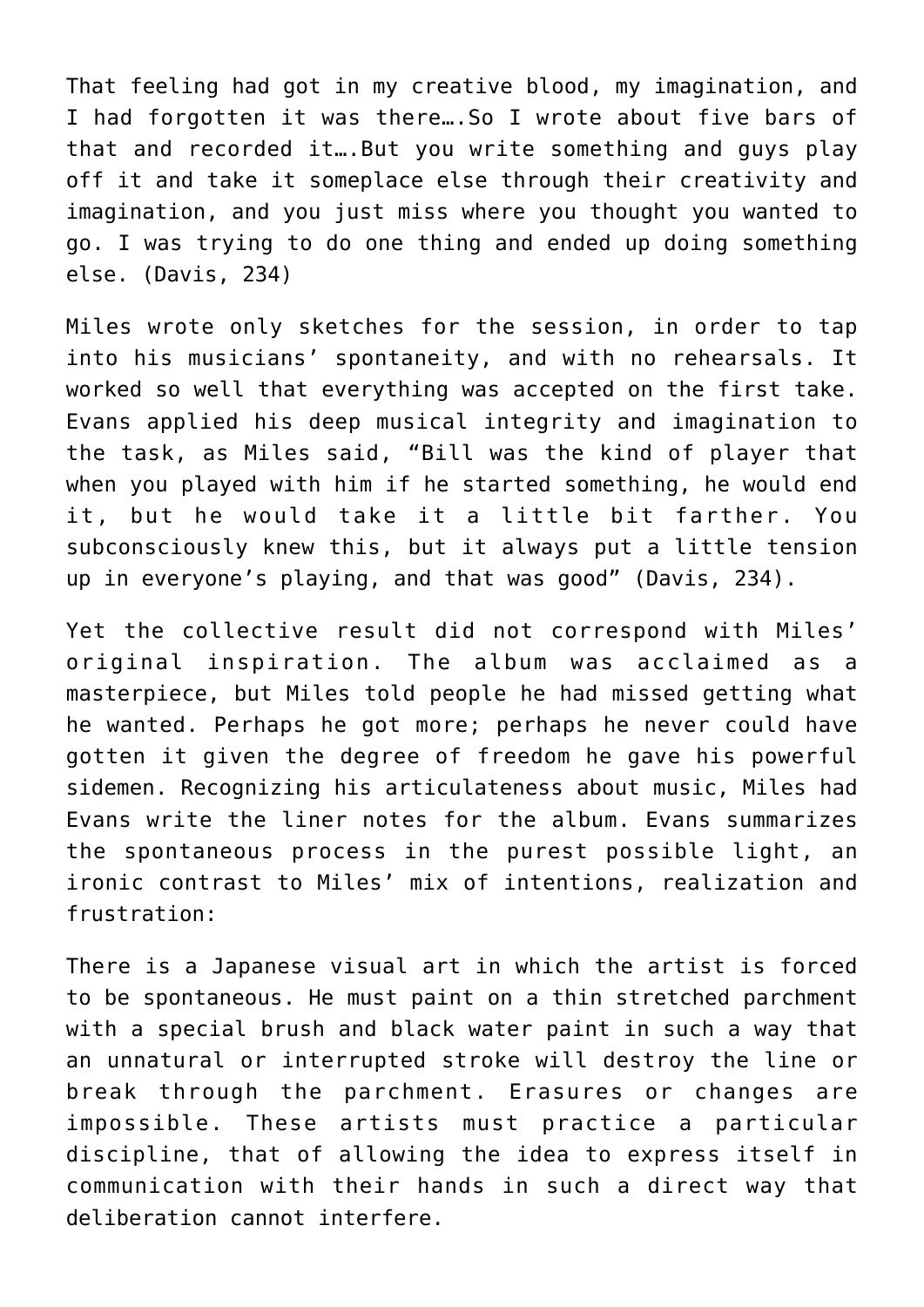The resulting pictures lack the complex compositions and textures of ordinary painting, but it is said that those who see well find something captured that escapes explanation.

Every procedural and structural element in this description has its analogue in jazz, and this statement could well stand as Evans personal artistic manifesto. "Ordinary painting" could well refer to classical music.

#### **Bill Evans on His Own Development**

Evans was extremely aware about every factor in his music and musical development, making him one of the most articulate jazz musicians on the scene. Throughout his career he did numerous interviews, which not only document his views on a variety of musical subjects, but offer us his eloquent thinking voice. One of the clearest messages he gave dealt with his own development, its difficulties and the rewards of those difficulties:

I always like people who have developed long and hard, especially through introspection and a lot of dedication. I think what they arrive at is usually…deeper and more beautiful…than the person who seems to have that ability and fluidity from the beginning. I say this because it's a good message to give to young talents who feel as I used to. You hear musicians playing with great fluidity and complete conception early on, and you don't have that ability. I didn't. I had to know what I was doing. And yes ultimately it turned out that those people weren't able to carry their thing very far. I found myself being more attracted to artists who have developed through the years and become better and deeper musicians. (Williams, n. p.)

Evans once told Gene Lees right out that he didn't think he had much talent, and later that he had to work on his harmonic concept so much because he "didn't have very good ears" (Lees, Meet Me, 151-2).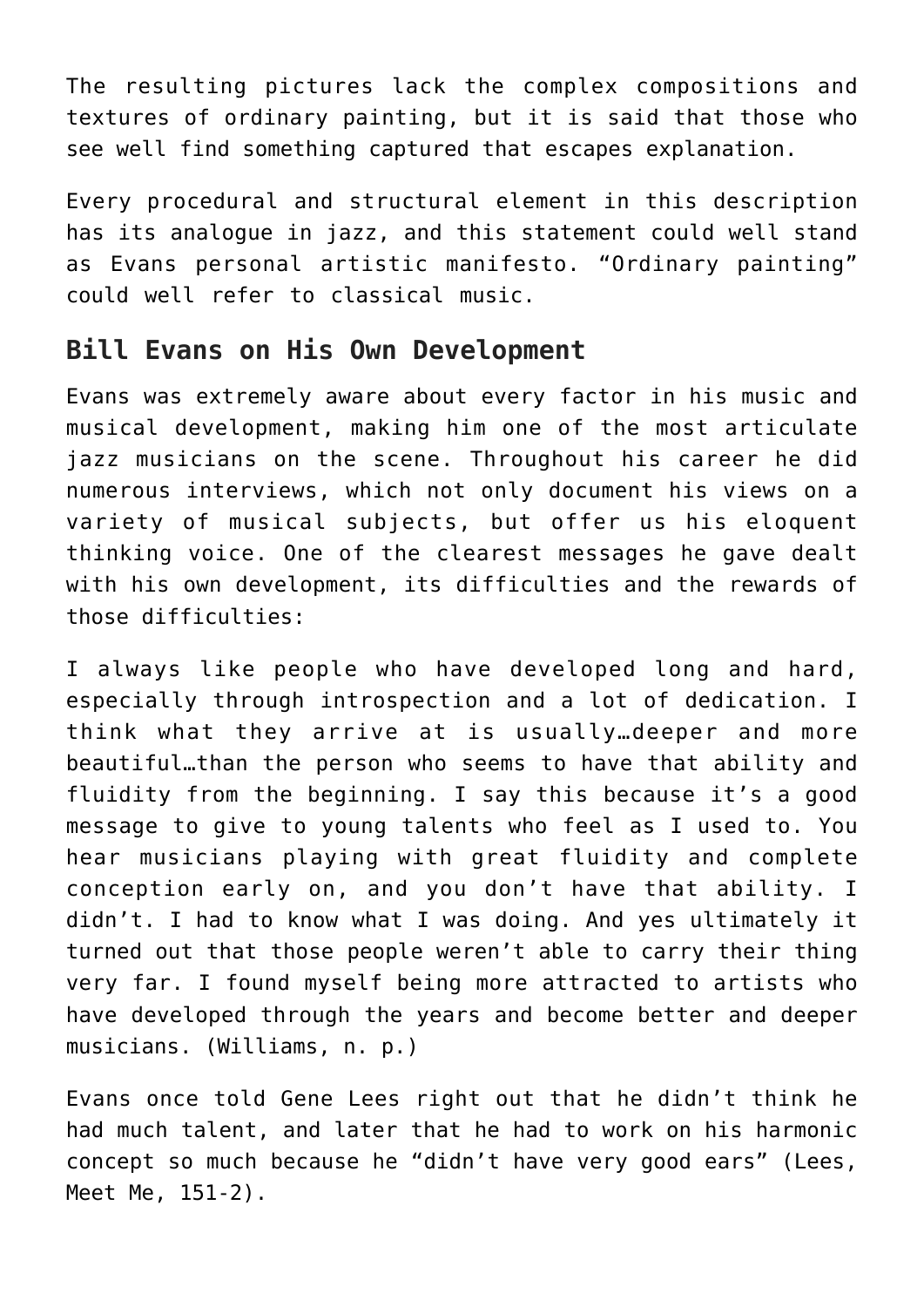# **Evans' Chord Voicings**

Although he rarely talked about them, Evans was the main person responsible for reforming jazz voicings on piano. A voicing is the series of notes used to express a chord. Up until that time chords had been expressed either by spelling the chord, with root, 3rd, 5th, 7th and sometimes 9th, or with a selection of these notes. Bud Powell had pioneered the socalled "shell" voicings or alternations between outer and inner notes of a chord, that is root-7th or 3rd-5th or 3rd-7th.

Evans abandoned roots almost entirely to develop a system in which the chord is expressed as a quality identity and a color, with the root being left to the bassist, or to the left hand on another beat of the measure, of just left implied. The system has become quite widespread, and a student can find it explained in any number of books on jazz piano theory and technique. But Evans had to derive them from composers like Debussy and Ravel and make a standard system out of them so they could be used unconsciously, automatically, and in doing so he transformed jazz piano.

# **The Piano Trio Concept: Equality of Instrumental Voices**

From there Evans launched into a career characterized mostly by trio recordings. His concept of the trio was a much more egalitarian one than the one prevalent at the time. Evans gave the bassist and drummer more active roles than most rhythm section sidemen in trios, with a resulting greater degree of interplay among the musicians. He made a series of live recordings at the Village Vanguard in 1961, embodying this principle. These remain among his best recordings, featuring Scott LaFaro on bass and Paul Motian on drums. Evans, who was normally very critical of himself was quite pleased with these recordings. In them he also reveals his prediliction for the waltz, which would be a constant throughout his career.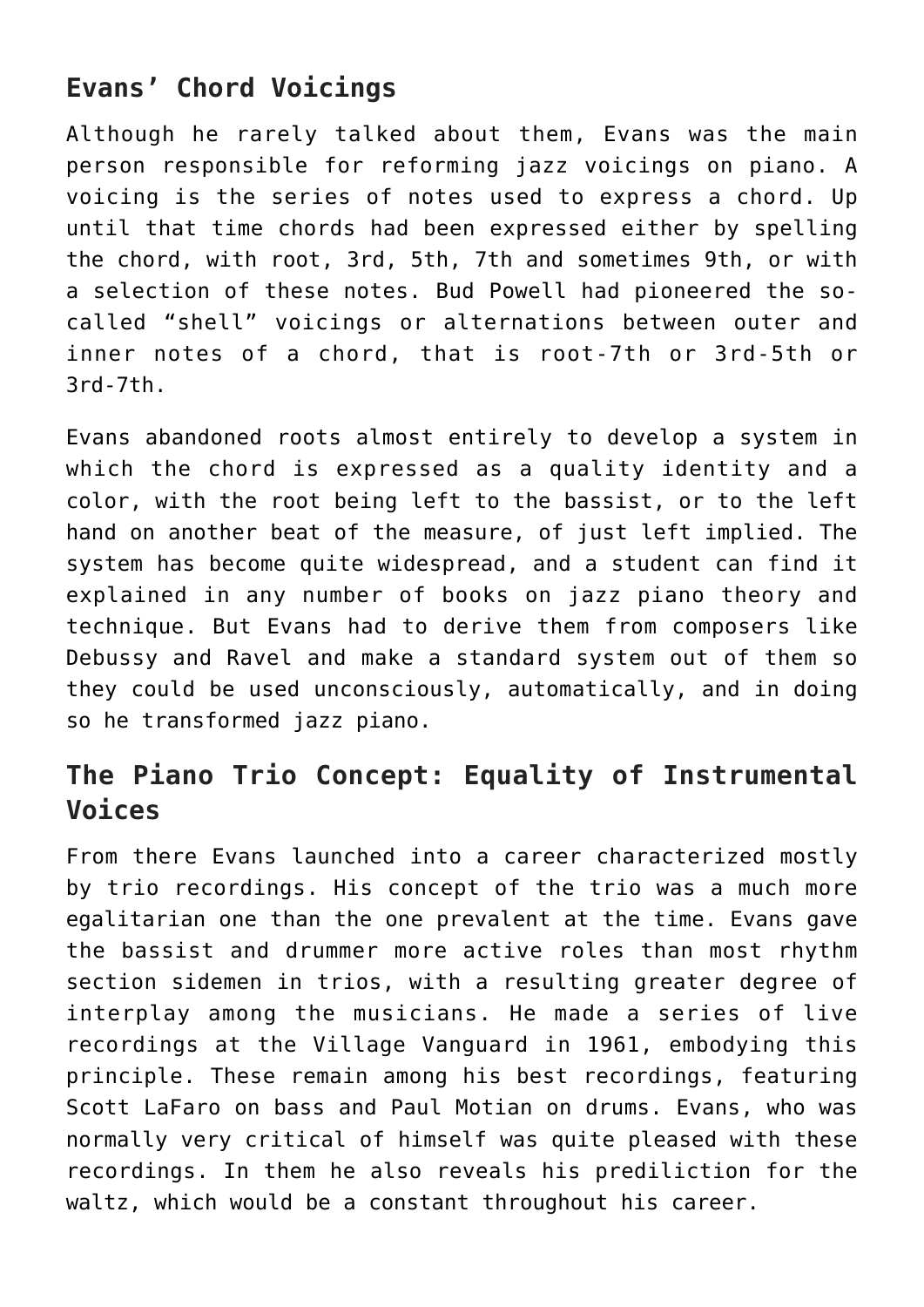When bassist Scott LaFaro died tragically later that year in a car accident at age 23, these recordings took on even more significance as his memorial. Evans did not record for almost a year while mourning for LaFaro. During the rest of his career Evans searched for LaFaro's equals on bass. He may have found them later in Eddie Gomez and Marc Johnson.

# **Awareness of His Stylistic Identity and Its Influence**

Evans maintained that he was not aware of the importance of his influence on jazz piano, although he finally believed it, after hearing it so many times. He saw his own style as simply the necessary one to express what he wanted to express. Here's how he explained it:

First of all, I never strive for identity. That's something that just has happened automatically as a result, I think, of just putting things together, tearing things apart and putting it together my own way, and somehow I guess the individual comes through eventually….I want to build my music from the bottom up, piece by piece, and kind of put it together according to my own way of organizing things….I just have a reason that I arived at myself for every note I play (Enstice and Rubin, 139-140).

#### **Evans on One's Personal Sound**

As a corollary to a musician's stylistic identity, one eventually develops one's own unique sound. This may be very difficult to define, although easily recognizable by ear. Not everyone has one. "I think having one's own sound in a sense is the most fundamental kind of identity in music," said Evans.

But it's a very touchy thing how one arrives at that. It has to be something that comes form inside, and it's a long-term process. It's a product of a total personality. Why one person is going to have it and another person isn't, I don't know why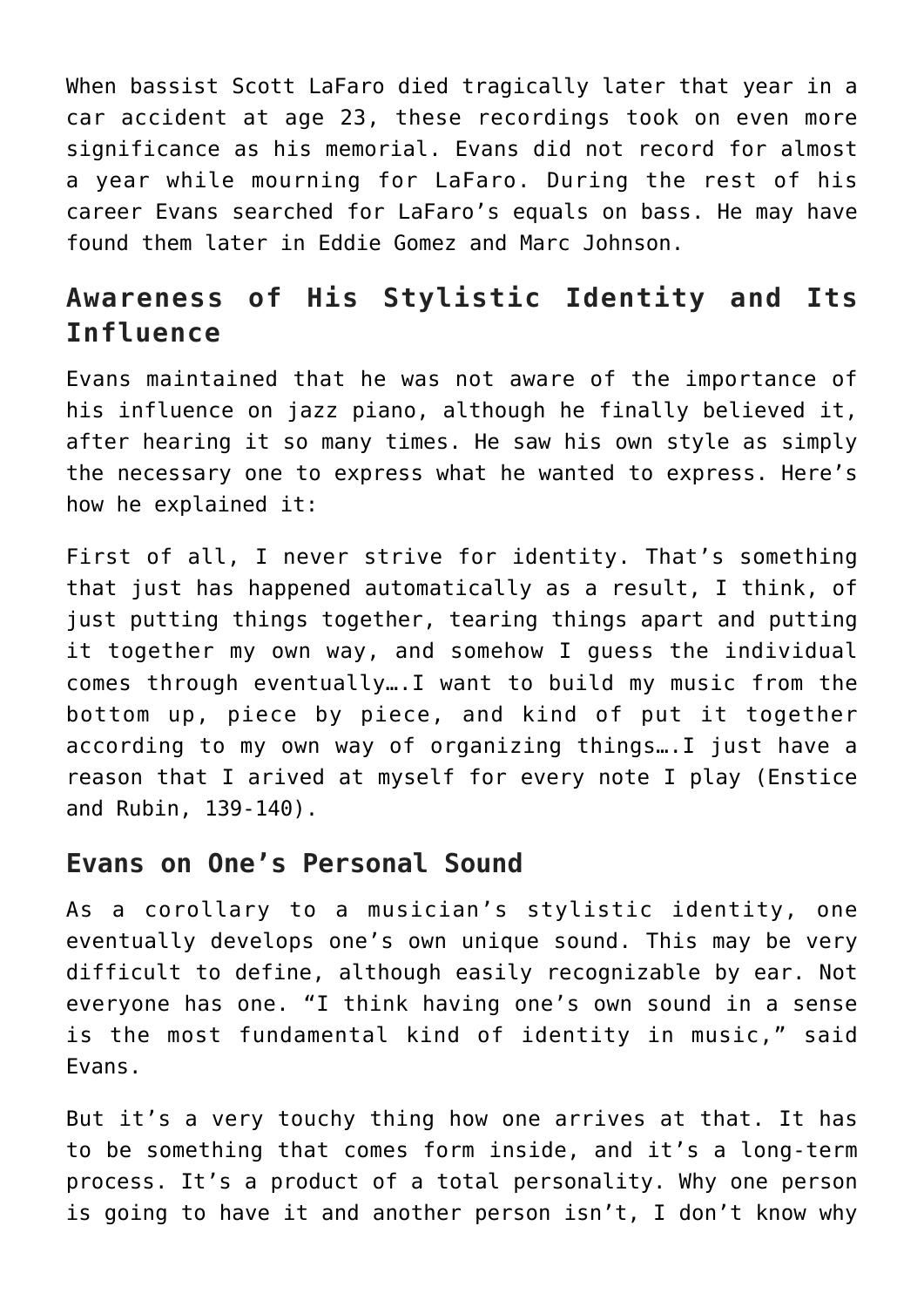exactly. I think sometimes the people I seem to like most as musical artists are people who have had to-they're like late arrivers….They've had to work a lot harder…to get facility, to get fluency…Whereas you see a lot of young talents that have a great deal of fluidity and fluency and facility, and they never really carry it any place. Because in a way they're not aware enough of what they're doing. (Enstice & Rubin, 140)

# **Bill Evans' Mature Style**

Evans' mature style has been such a pervasive influence in jazz piano over the past thirty years that in many ways it is almost undetectable. We can speak of his highly nuanced touch, his melodic shapes, and his chord voicings and still be at a distance from the essence of his sound. To clarify this essence it is useful to isolate and describe the elements of his style, which other pianists have picked up with different degrees of fidelity to Evans, and then see what is left to Evans alone.

At the most general level, jazz pianists today tend to sound more like Evans than they do like his two great piano predecessors and influences, Bud Powell, and Lennie Tristano. Like Evans and unlike Powell and Tristano, the contemporary style utilizes a greater proportion of shaped phrases than continuous lines; it utlizes a greater proportion of chromaticism and non-major scale modes than Powell certainly; and it utilizes Evans' chord voicings as a point of departure for its harmonic conception. After this, approaches to touch, harmony, and melodic shape are highly individualized.

At closer stylistic proximity to Evans are the members of his "school," mentioned above, whose playing makes direct reference to his style. In the work of these pianists you will hear more frequently such typical Evans traits as moving inner voices, fleet block chord melodies, rhythmically truncated melodic lines which leave the listener in mid-air, scalar passages-especially diminished scales-in thirds, and his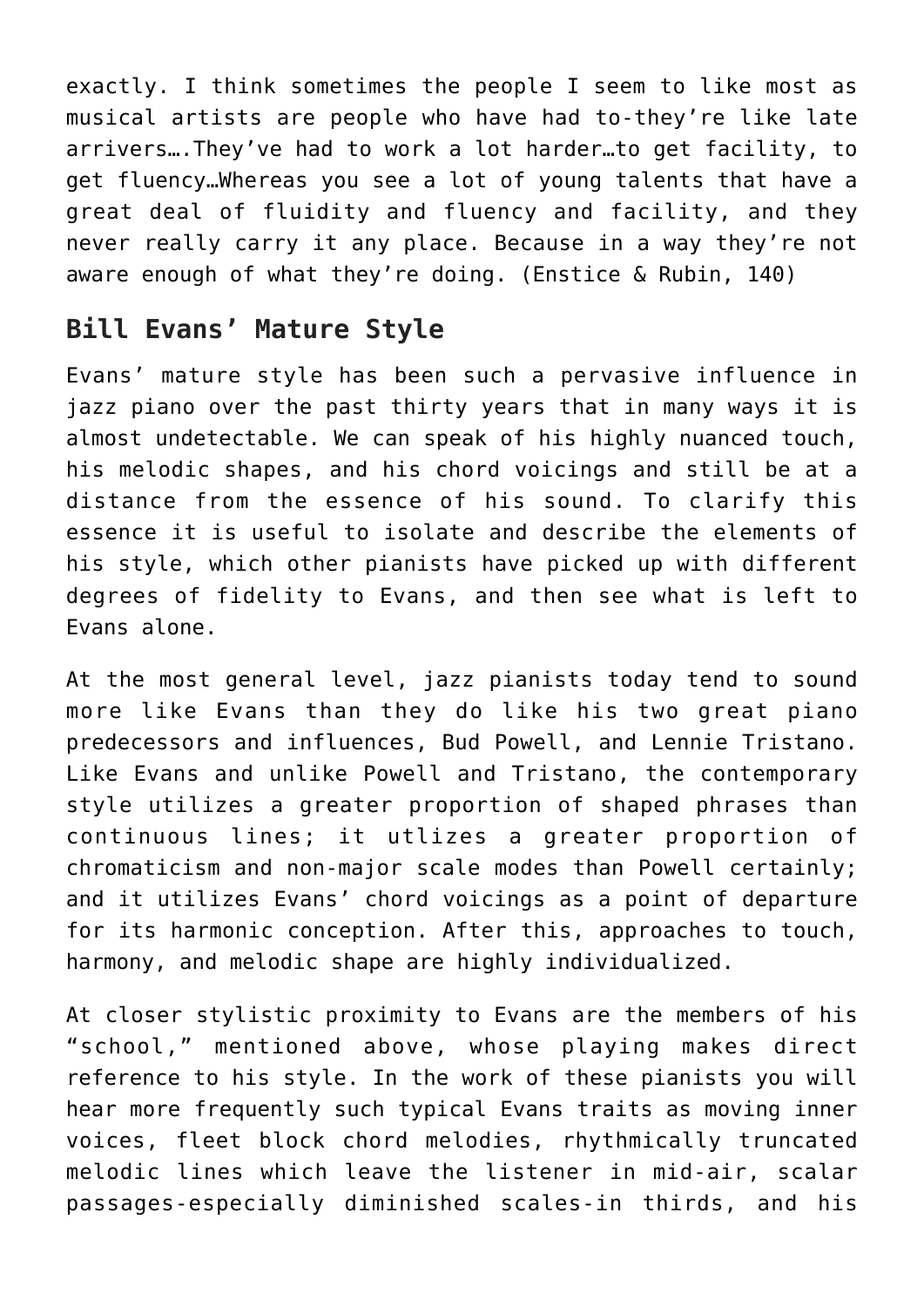poignant harmonies, including reharmonizations and original tunes with harmonic structures similar to those Evans used.

Yet when you listen closely to the recordings of Evans himself you hear things not present even in his closest followers, for example, the fine gradation of touch that offers up emotional nuance at a truly surprising level of sensitivity. Any of Evans' external figures can be imitated, even nuances of touch, but that's just the surface structure of his music. The key to the uniqueness of his sound which is immediately identifiable and has never been perfectly duplicated by anyone, lay deep within his aesthetic consciousness. Putting into perspective how he arrived at his sound offers a clue to the nature of this consciousness, this emotional intention expressed musically, which is the deep engine of his music and accounts for its uniqueness.

#### **Evans' Internal Musical Engine**

We know Evans disliked exercises, avoided playing them; that he read quickly and accurately an enormous amount of classical (and other) printed music, and performed it perfectly; that he stressed that he played nothing without feeling; and that he felt he had arrived at his mastery and hallmark sound the long way around, not by imitating anything, or by any method other than the assimilation of enormous amounts of music. From this perspective a finger exercise would be an unacceptable shortcut, since it would remove the player from the emotional potential of music by unacceptably isolating technique from feeling. By taking the time to refuse to do this during his entire formation Evans recreated jazz piano for himself, and by extension for the rest of the field.

Personal students of Evans say that he would never spell out anything he did for them: chord voicings, fast passages, whatever-you just had to figure it out if you really wanted it. But Evans wasn't just being difficult: he was insisting on the same standards of authenticity for his student as he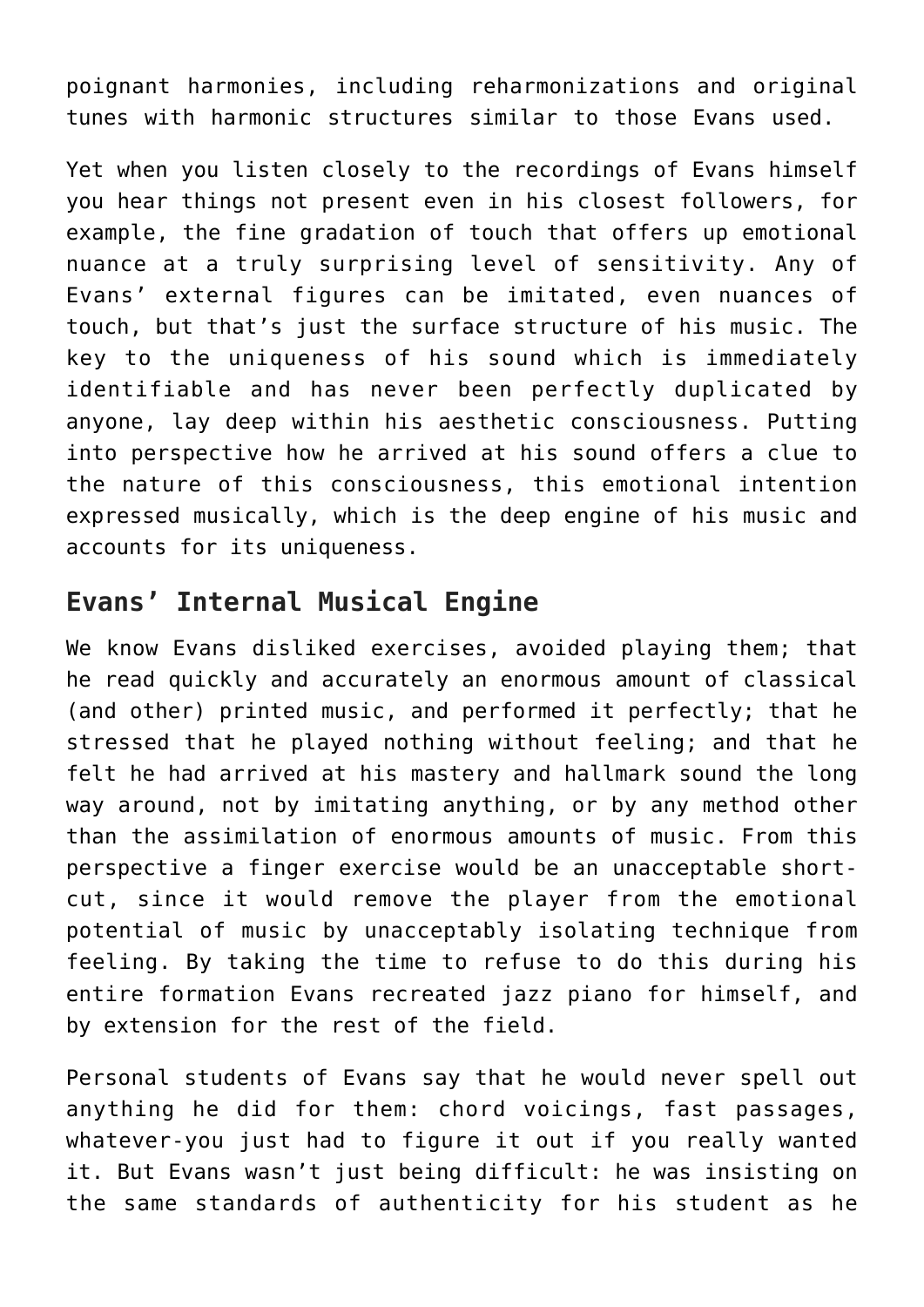claimed for himself. But that leaves us with a paradox. If it is impossible through mere imitation for anyone to recreate Evans' style without his internal engine which invested every musical gesture with his emotional content; then by taking Evans' route, by playing no music without an investiture of emotion, the student would necessarily formulate a unique musical personality different from that of Evans.

Of course, this is what Evans, the teacher, wanted. We didn't need any more Bill Evanses. His teaching approach challenged the student to be as deep and as original as he was.

#### **Effects of Evans' Style**

But having said this, what can Bill Evans' music accomplish, given its expansive emotional charge and infinitely fine nuances of touch? In a word: intimacy. His music manages to address an attentive listener's inmost private thoughts, so close to the thinking and feeling organ that you are not sure if you are producing the effects or if the music is. When you emerge from the intense and delicate reverie the music has induced the rest of jazz piano may sound unbearably coarseeven Evans' followers. It may take you a while to reset in order to be able to appreciate the separate musical personality of a different player. But you will have felt the power of Evans' aesthetic purity, and when appreciated under the proper conditions, it is awesome.

Many people have had this experience and become devoted fans, wondering all the while if anyone else knew what they were experiencing. Yet this is the paradox of music that achieves intimacy. It offers the illusion that it is addressing itself solely to you. Lees describes it at the beginning of his article.

#### **Evans Meets His Long-Term Manager**

Jazz writer Gene Lees, a personal friend of Evans, was in 1962 leaving an editorial post at Down Beat. He had recently met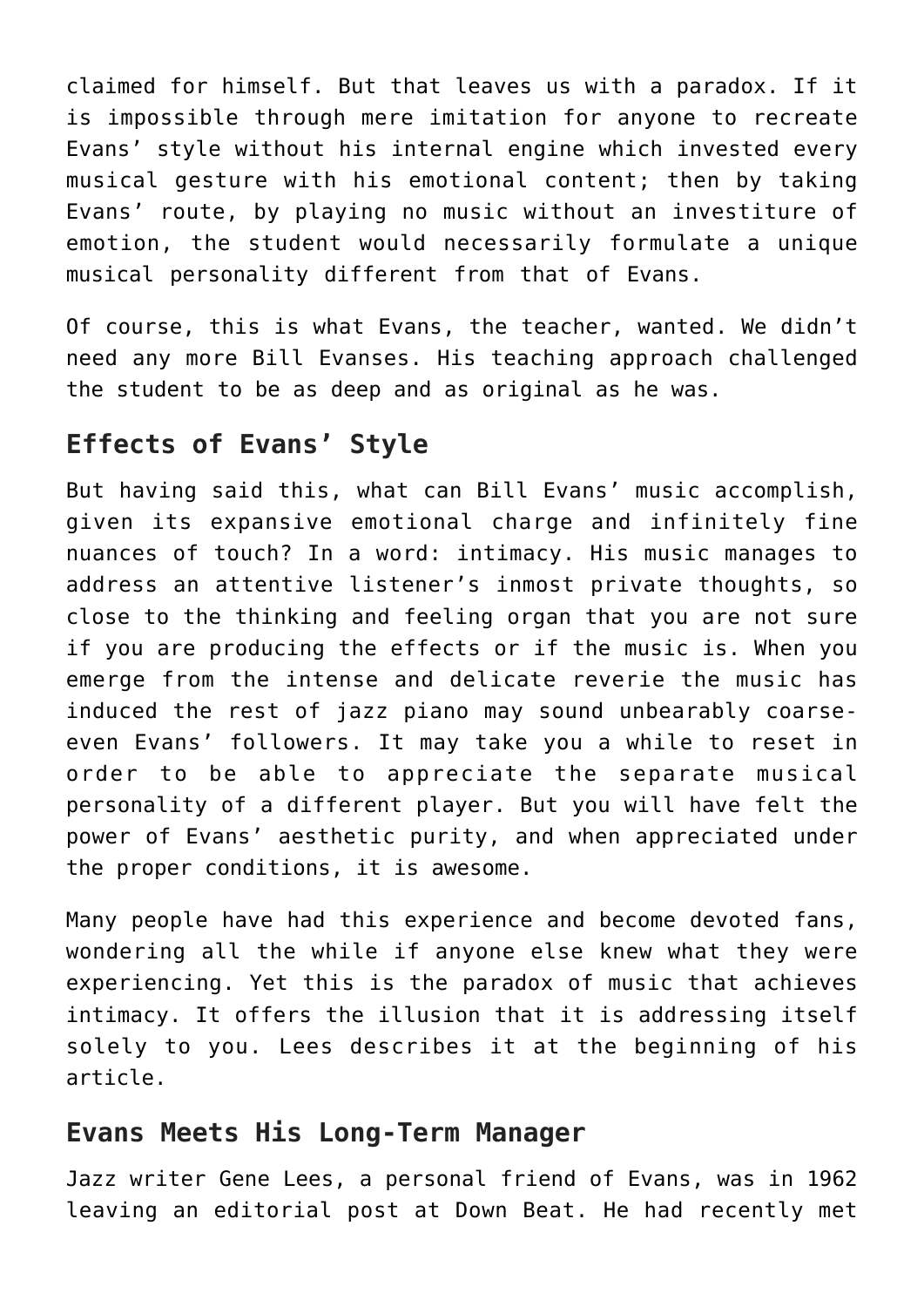manager Helen Keane and formed a h4 personal relationship with her, insisting that she hear Bill Evans. But Evans already had managerial contracts, in fact, two of them, which constituted an official mistake by the musicians' union. First Lees brought Keane to hear Evans. He was playing at the Village Vanguard. Marlon Brando and Harry Belafonte owed their starts to her, and Lees realized Keane could work wonders on Evans' career. As soon as she heard the first few seconds she said, "Oh, no, not this one! This is the one that could break my heart." But she was willing to do it.

Then Lees set up lunch with the president of the union, a personal friend of his, and presenting the conflict, asked him to cancel both of the existing contracts.

# **His Drug Habit**

Evans had been sinking into a heroin habit in the late 50s, and by the time Helen Keane entered his life in 1962 it was in full bloom. He was married, and his wife Ellaine was an addict too. Evans habitually sought to borrow money from friends, every day calling a string of his friends in his address book from a telephone booth on the street outside his apartment, since his phone had been disconnected. Many became infuriated at being contacted again and again for money. One day when Lees blew up at him, saying he didn't even have enough for himself to eat, Evans called back an hour later to say he now had enough for both of them to eat.

His friends were afraid to withhold all money from him, because then he'd go to the loan sharks who'd threaten to break his hands if he didn't pay. At one point his friends, including Lees, Helen Keane, Orrin Keepnews, and his new producer Creed Taylor decided to withhold cash from him, while directly paying his bills, and they appointed the reluctant Lees to break the news to Evans.

Lees found Evans in his apartment, where the electricity had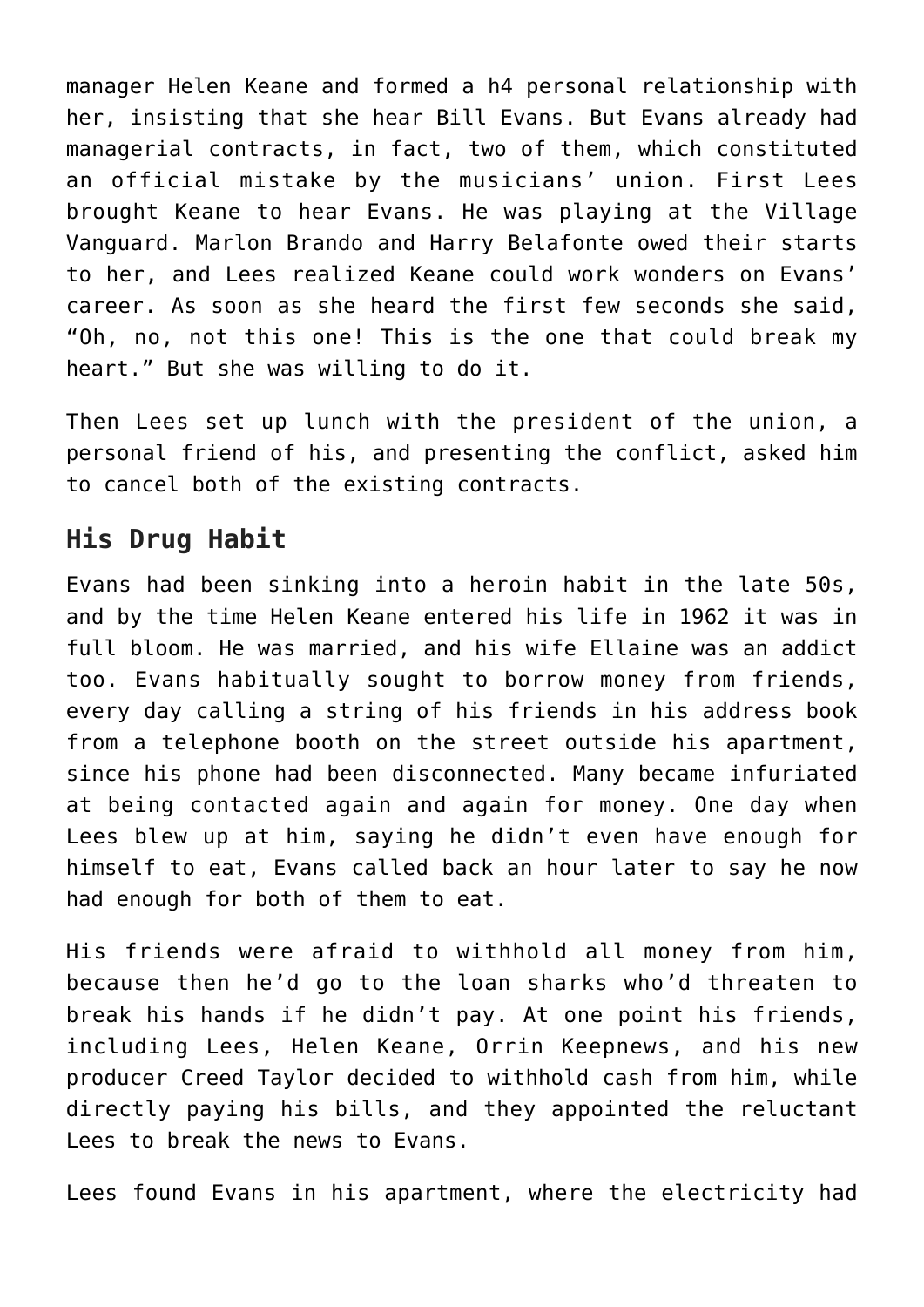been shut off, but he got around that by running an extension cord from a hallway light under the front door. Evans was furious at his friends' scheme and angrily described the importance of his habit to him, as Lees relates:

"No, I mean it," he said. "You don't understand. It's like death and transfiguration. Every day you wake in pain like death and then you go out and score, and that is transfiguration. Each day becomes all of life in microcosm" (Lees, Meet Me, 156).

It was an elegant, aestheticized account of the process that was destroying him. Lees says that later after Evans was clean he claimed to have learned something valuable from his addiction: tolerance and understanding for his father's alcoholism. This leaves volumes unsaid, of course, namely the devastating effect on Bill's confidence of having an alcoholic father, and the unmet childhood needs which resulted in his own self-destructive addiction. At least he didn't have children during the time he was hooked.

Orrin Keepnews found it difficult to turn down Evans' request for money because of "the sweetness of his nature and his immense moral decency," unlike certain other musicians whose turpitude made him easy to turn down. But Bill would just wait there in the Riverside office until Keepnews would relent and give him some cash.

But when Helen Keane got Evans signed to Verve and negotiated a large advance from producer Creed Taylor, Bill took the money and meticulously paid back everyone what he owed them. He came by for Lees in a cab and went from apartment building to apartment building, with Lees holding the cab, armed with his cash and card file, and took care of all his debts. At the end he reimbursed Lees \$200 for pawning his record player and some of his records. He had even went so far as to find Zoot Sims in Stockholm and gave him \$600, a sum which Sims had simply forgotten about.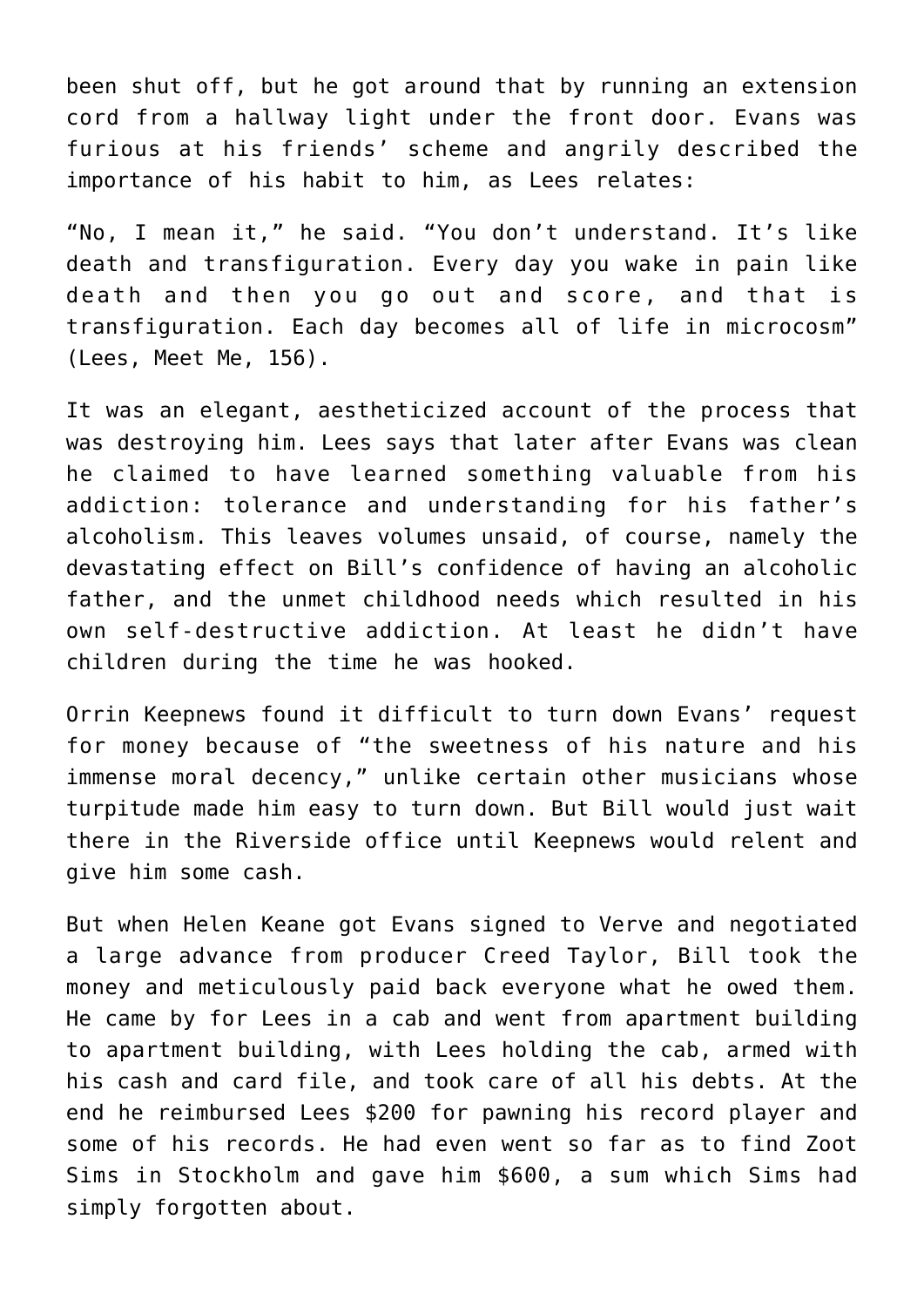# **Overdub Albums**

In the winter of 1962-63 Evans came up with the idea for his first multi-track solo piano album. Although overdubbing had been used before, specifically by guitarist Les Paul and Mary Ford (Paul had also pioneered the electric guitar), and by Patti Page, it had never been used quite like this. Neither producer Creed Taylor, nor Lees or Keane-who constituted the Evans inner circle at the time-knew quite what Bill had in mind. But Evans knew exactly. Nowadays, overdubbing and digital editing are standard procedure and are used to produce most popular music. Today the techniques are used to build a piece bit by bit, permitting numerous takes of each track and minute editing changes. But back then, with analogue tape running at 30 ips, the artist had to have a complete global grasp of everything before he laid it down. Evans was used to this level of conception. Once he had the session the way he wanted it, his friends were amazed:

The four of us in the control booth-Ray [Hall, the engineer], Creed, Helen, and I-were constantly openmouthed at what was going on. On the second track Bill would play some strangely appropriate echo of something he'd done on the first. Or there would be some flawless pause in which all three pianists were perfectly together; or some deft run fitted effortlessly into a space left for it. I began to think of Bill as three Bills: Bill Left Channel, Bill Right, and Bill Center.

Bill Left would lay down the first track, stating the melody and launching into an improvisation for a couple of choruses, after which he would move into an accompanist's role, playing a background over which Bill Center would later play his solo. His mind obviously was working in three dimensions of them simultaneously, because each Bill was anticipating and responding to what the other two were doing. Bill Left was hearing in his head what Bill Center and Bill Right were going to play a half hour or so from now, while Bill Center and Bill Right were in constant communication with a Bill Left who had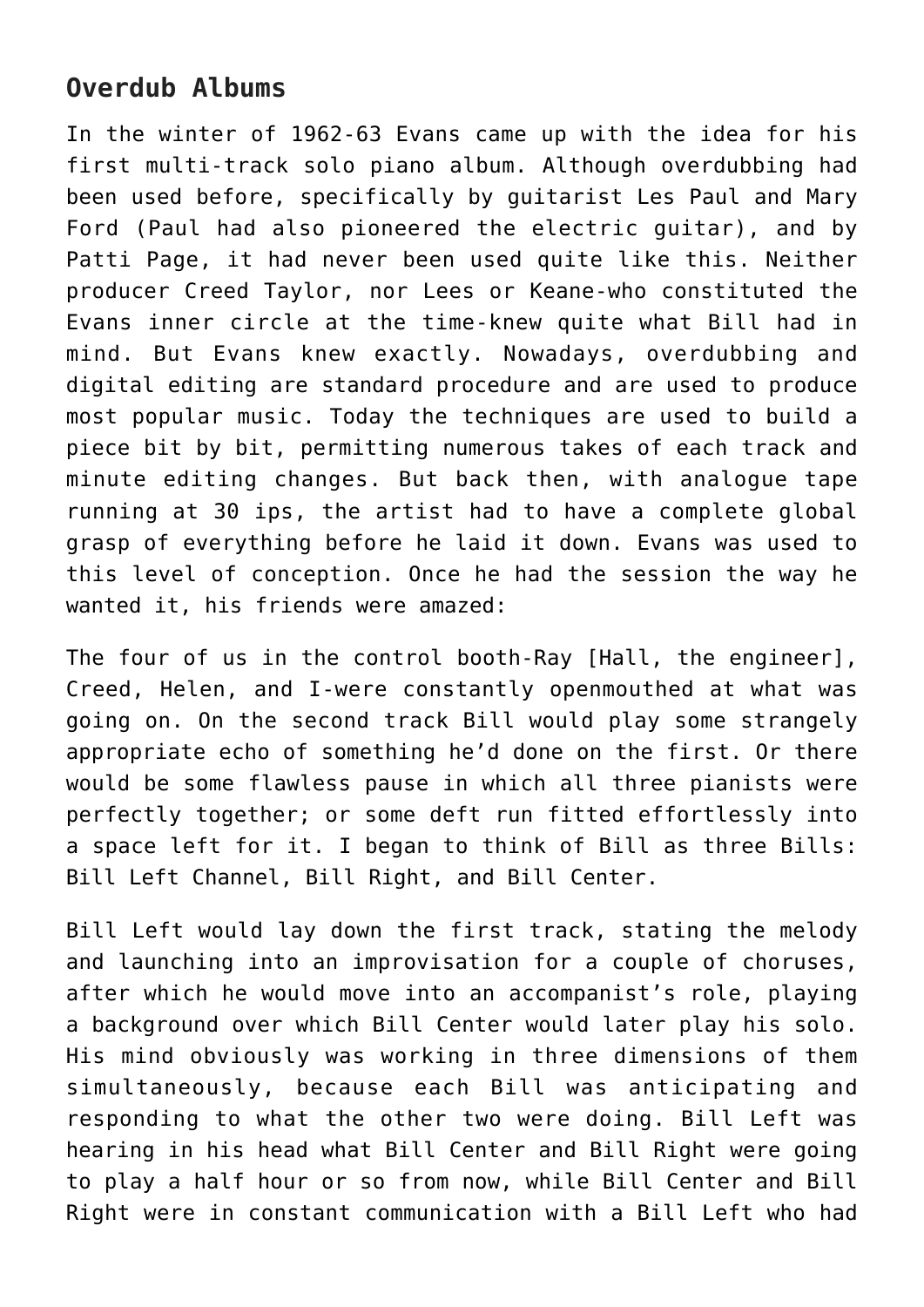vanished into the past a half hour or an hour before. The sessions took on a feeling of science-fiction eeriness.

When Bill had completed the first two tracks, Creed and Helen and I all thought that he shouldn't do a third-that another one would only clutter what he had already done. We were wrong.

As the end of the track neared, the "third" Bill took the opening figure and extended it into a long fantastic, flowing line that he wove in and out and around and through what the other two pianists were playing, never colliding with these two previous selves. That final line seemed like a magic firefly hurrying through a forest at night, never striking the trees, leaving behind a line of golden sparks that slowly fell to earth, illuminating everything around it. I think Helen and Creed were close to tears when he completed that track. I know I was (Lees, Meet Me, 160).

Evans left for Florida, where he successfully kicked his habit for a while, then returned to New York in time to receive a Grammy Award for Conversations with Myself. Later Evans created two more overdub albums, Further Conversations in 1967, also on Verve, produced by Helen Keane, and New Conversations in 1978 on Warner Brothers, which opens with his tribute "Song for Helen," includes a tribute to his second wife Nenette ("For Nenette"), reinforced by the Cy Coleman standard "I Love My Wife," and the Ellington rarity "Reflections in D." It is generally considered to be the best of the three.

#### **Evans' Fortunes on the Rise**

Evans became better known and sold more records as the decade went on. He was soon making enough money for him and his wife to move out of Manhattan to a comfortable section of the Bronx called Riverdale. Meanwhile Creed Taylor had left Verve and started his own label CTI, and it fell to Helen Keane to take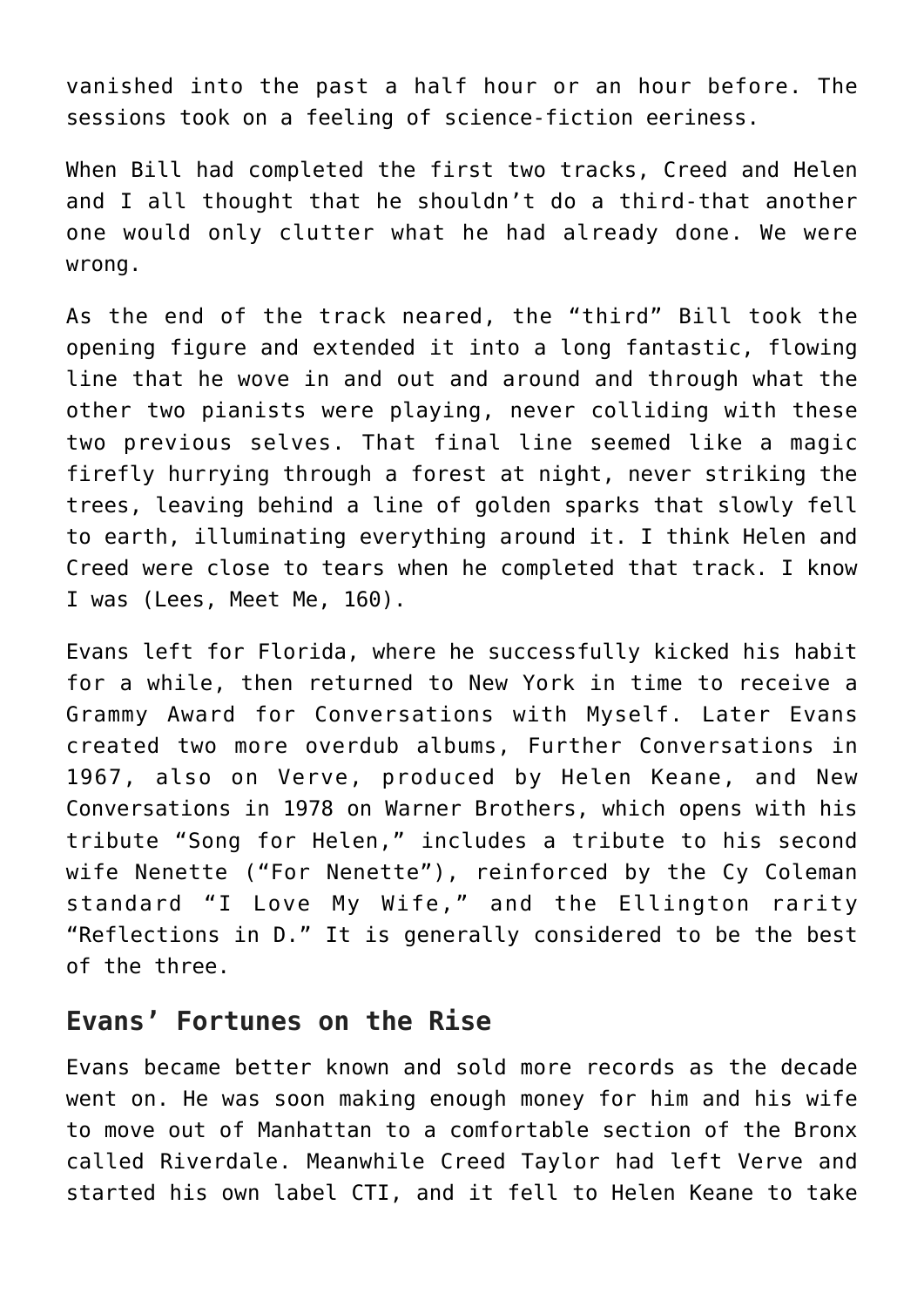on the role of producer. Gene Lees helped set up the Montreux Jazz Festival and arranged for Evans to play in it in 1968 and thereafter, recording his performances from that year and 1970. When Evans left Verve he spent some time briefly recording for Columbia, but did not consider it very productive. At one point its president, Clive Davis, tried to get him to make a rock album, which Evans flatly turned down.

After that Evans went to Fantasy, which turned out to be a much more fruitful association. He produced some of his most mature satisfying work there. His fame only continued to grow as he acquired more fans among music lovers and disciples among pianists everywhere. Lees tells the story of a pianoplaying Toronto dentist he had called when Evans had a toothache there. Lees had been turned down by the nurse because the call had come in after hours. When the dentist heard about it, he was appalled. "What," he said, "Do you realize you turned down God?" and rushed down to the Town Tavern where Evans was playing, tools in hand, to fix his ailing tooth (Lees, Meet Me, 166).

# **Personal Tragedy**

It was also around this time, 1970, that Evans' wife Ellaine committed suicide by throwing herself under a subway train. As a result, he went back on heroin for a while, then got into a methadone treatment program, and stayed away from drugs for almost the last decade in his life. He married again, to Nenette, and had a child by her, whom they named Evan. His son became the inspiration for the beautiful tune "Letter to Evan." The marriage did not last, however, and soon he was living by himself in Fort Lee, New Jersey, right across the George Washington Bridge.

# **Last Decade of Recording**

Evans' last decade of recording showed him growing even more as an artist. His 1974 live LP, Since We Met, is one of his very best, containing new versions of his ruminative ballad in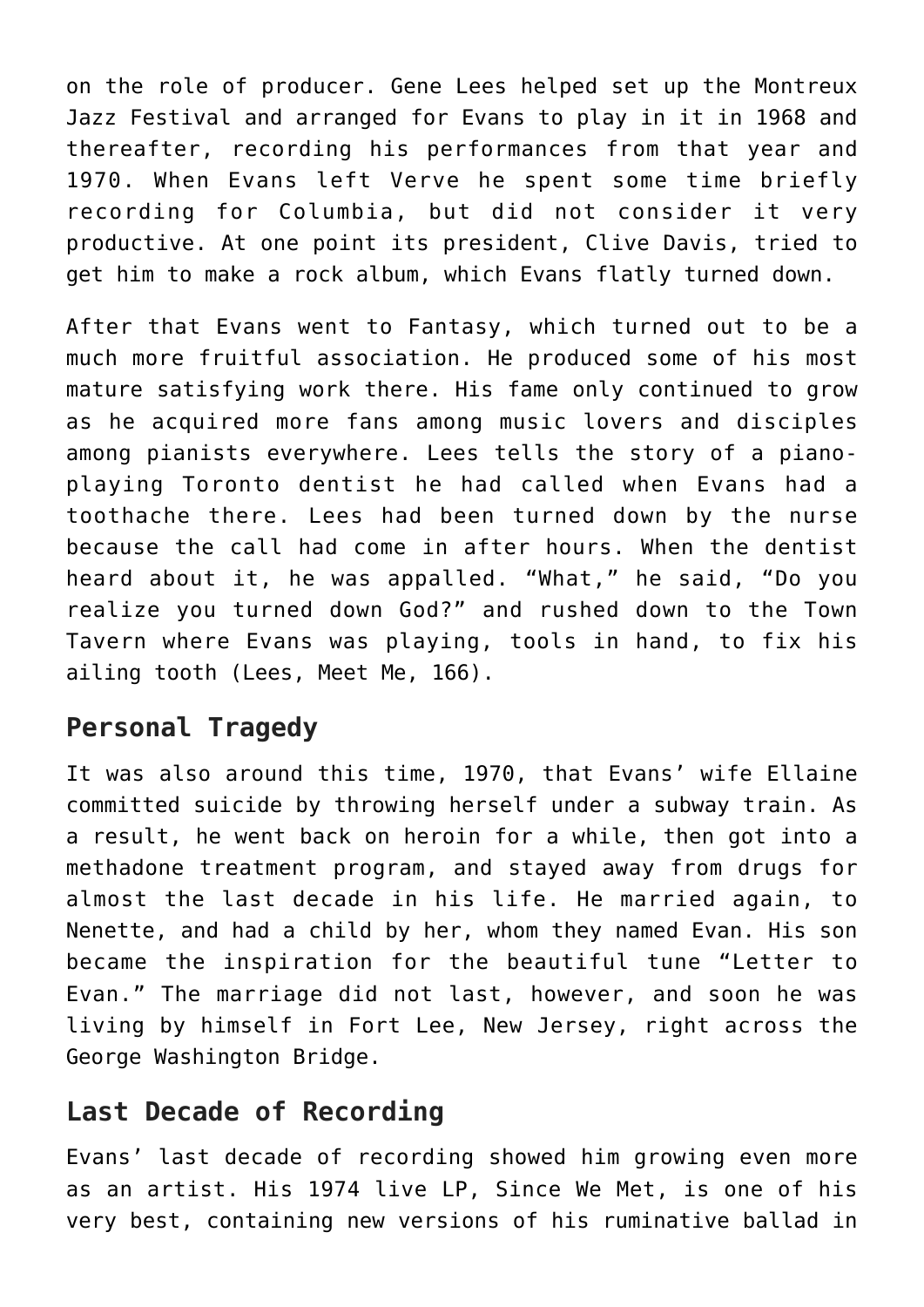memory of his father, "Turn Out the Stars," his radically beautiful "Time Remembered," the Earl Zindars beauty "Sareen Jurer," performed in both 3/4 and 4/4 time, and Cy Coleman's waltz "See-Saw," among others. In 1979 he gave a magnificent concert in Paris which Helen Keane later turned into two LP releases on Musician, called simply Paris Concert, Edition I and II. They reveal him with an unmatched rhythmic drive, summoning up all his stylistic resources, filling the entire musical space with an expanding energy. He takes fruitful risks, such as when he opens his classic "Nardis" with a solo piano improvisation, a kaleidoscopic exploration of figures and forms, finally landing on the familiar middle-Eastern sounding melody, bringing in the rest of the rhythm section in a triumphant release of suspense. The audience was ecstatic.

#### **Last Addiction and Death**

In 1980 Bill Evans began using cocaine, the fashionable drug that he imagined was "safe." But actually it demands replenishment in the bloodstream every few hours rather than just once a day like heroin, and as a stimulant, it wears you down that much faster. At the end of summer of that year, Bill asked his drummer Joe LaBarbera to drive him to the hospital, since he was having severe stomach pains. He calmly directed Joe to Mount Sinai, checked in, and died there the 15th of September.

The tributes poured in, and by 1983 a double album had been assembled with pianists who had been influenced or touched by Evans, each contributing a single piece. His stature has only continued to grow, with a newsletter devoted to his music and followers edited by Win Hinkle in North Carolina, and now on the Internet. He has become, along with Oscar Peterson, one of the major enduring forces in jazz piano.

# **Bibliography**

Aiken, Jim. "Bill Evans." (Contemporary) Keyboard